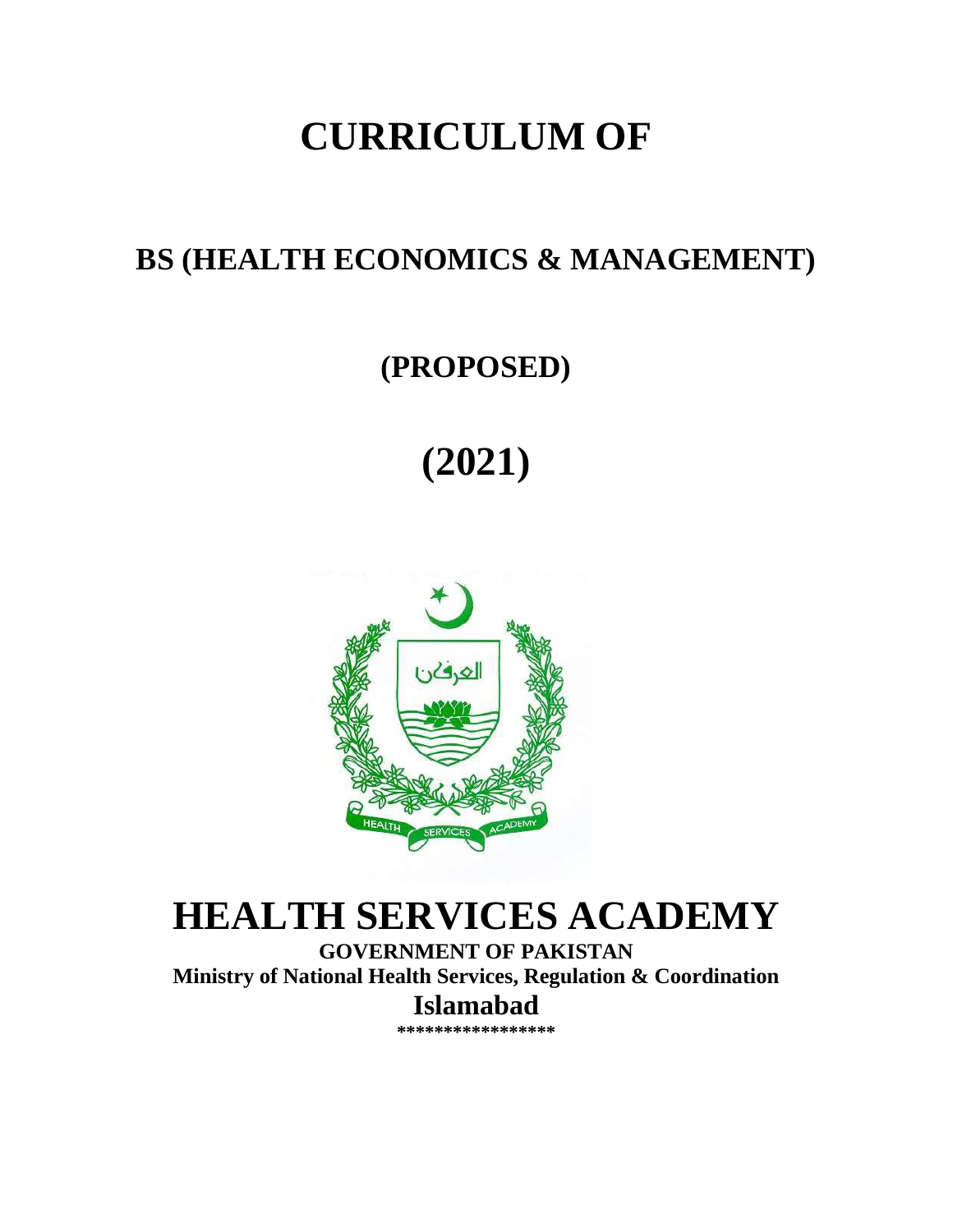## **Table of Contents**

|    |         | Welcome Message by the Head, Department of Health Economics and Management iv |  |
|----|---------|-------------------------------------------------------------------------------|--|
|    |         |                                                                               |  |
|    | 1.1     |                                                                               |  |
|    | 1.2     |                                                                               |  |
|    |         |                                                                               |  |
|    |         |                                                                               |  |
|    |         |                                                                               |  |
|    |         |                                                                               |  |
|    |         |                                                                               |  |
|    |         |                                                                               |  |
|    |         |                                                                               |  |
|    |         |                                                                               |  |
|    |         |                                                                               |  |
| 2. |         | <b>BACHELOR OF SCIENCE IN HEALTH ECONOMICS &amp; MANAGEMENT 5</b>             |  |
|    | 2.1     |                                                                               |  |
|    | $2.2\,$ | Vision, Mission, Goals and Objectives of the BS Health Economics & Management |  |
|    |         |                                                                               |  |
|    |         |                                                                               |  |
|    |         |                                                                               |  |
|    |         |                                                                               |  |
|    |         |                                                                               |  |
|    | 2.3     | Job Prospects and Scope of BS Health Economics & Management Degree 9          |  |
|    | 2.4     |                                                                               |  |
|    | 2.5     |                                                                               |  |
|    | 2.6     |                                                                               |  |
|    | 3.      | <b>ADMISSIONS IN BS (HEALTH ECONOMICS &amp; MANAGEMENT) 11</b>                |  |
|    |         |                                                                               |  |
|    |         |                                                                               |  |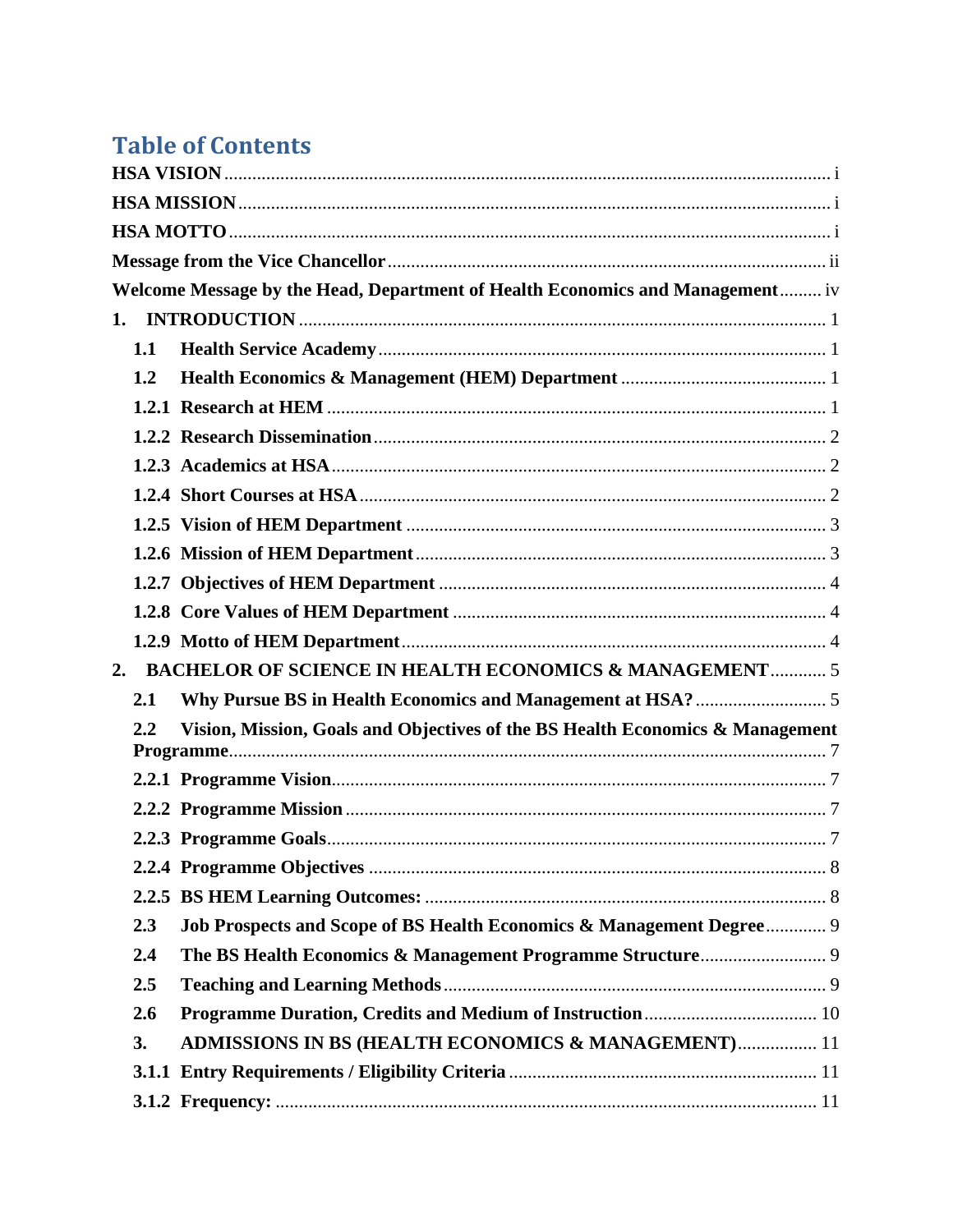| $\mathbf{4}$ . | PROPOSED SCHEME OF STUDIES FOR BS (4-YEARS) HEALTH                      |
|----------------|-------------------------------------------------------------------------|
| 4.1            | Common Courses for All Disciplines of BS (4 Years Degree Program):  12  |
|                |                                                                         |
|                |                                                                         |
| 4.2            | Specific Courses for BS Health Economics & Management (4 Years Degree   |
|                |                                                                         |
|                |                                                                         |
|                |                                                                         |
| 5.             | PROPOSED SEMESTER WISE SPLIT UP OF COURSES BS (4-YEARS)                 |
| 6.             | SEMESTER WISE SPLIT UP OF COURSES BS (4-YEARS) HEALTH                   |
| 7.             |                                                                         |
| 1.<br>defined. | <b>COURSE OUTLINES OF COMPULSORY COURSES  Error! Bookmark not</b>       |
| 2.             | <b>COURSE OUTLINES OF GENERAL COURSES  Error! Bookmark not defined.</b> |
| 3.<br>defined. | <b>COURSE OUTLINES OF FOUNDATION COURSES Error! Bookmark not</b>        |
| 4.             | <b>COURSE OUTLINES OF MAJOR COURSES Error! Bookmark not defined.</b>    |

**5. [COURSE OUTLINES OPTIONAL COURSES](file:///D:/HSA/CURRICULUM/BS/HSA%20%20Scheme%20of%20studies%20for%20BS%20(Health%20Management%20&%20%20%20Economics)(19-08-2020).docx%23_Toc80287390)** ........**Error! Bookmark not defined.**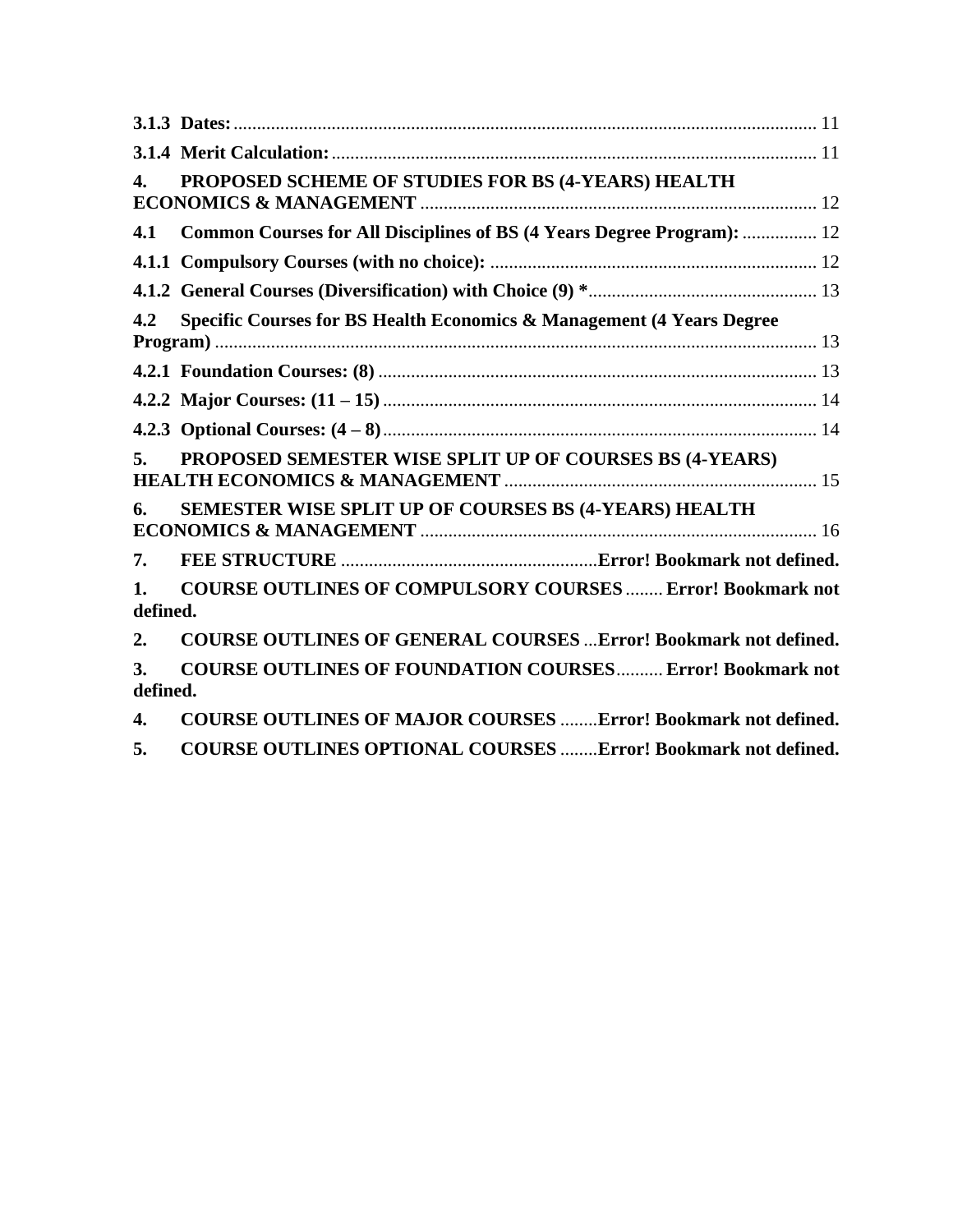# **HSA VISION**

<span id="page-3-0"></span>To strengthen the capacity of public health professionals by offering excellence in teaching, research, service and policy advice.

## **HSA MISSION**

<span id="page-3-2"></span><span id="page-3-1"></span>To be a nationally and internationally recognised center of excellence in Public Health, contributing to the health and well-being of the People of Pakistan and around the world.

## **HSA MOTTO**

"Spirit of Free Inquiry"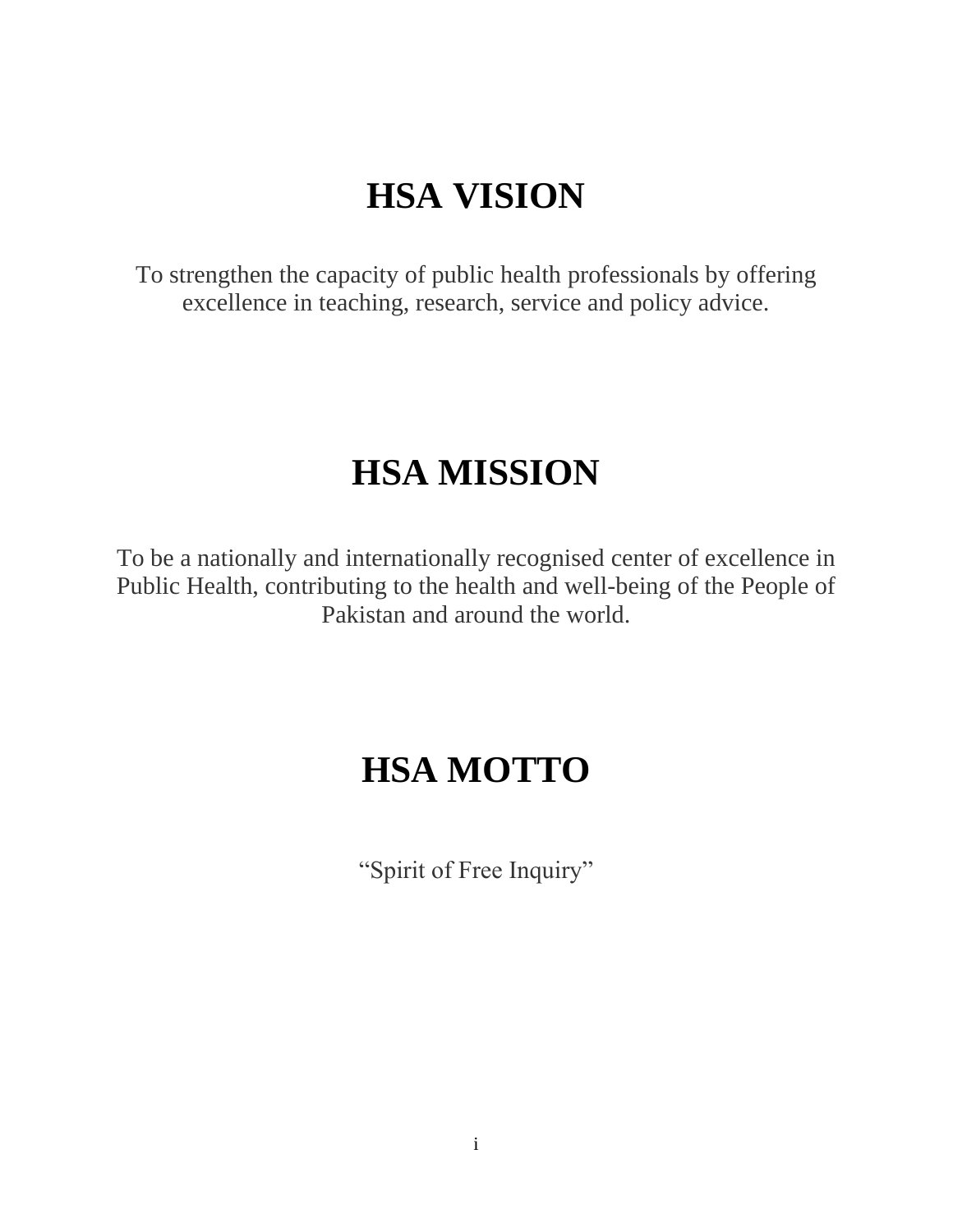#### <span id="page-4-0"></span>**Message from the Vice Chancellor**

The Health Services Academy (HSA) in 2018 became is the first Degree Awarding Institute (DAI) of Public Health Sciences in Pakistan. It was established as an in-service training institution in 1988 by the Ministry of Health. However, in 2002 HSA was granted status of an autonomous institution under the Ministry of Health. After the 18th amendment HSA was placed under the Ministry of National Health Services Regulation & Coordination. Since its beginning HSA has been striving to excel in meeting human resources needs of Public Health. Over the years HSA has succeeded in establishing itself as an institute of higher learning and research in niche areas of New Public Health.

In 1996 HSA launched its Master's in Public Health (MPH) program to train direly needed future health managers in Pakistan. This one year degree program was upgraded into a two year Master of Science in Public Health (MSPH) programme in 2006. This was a key initiative of HSA to align its academic with international standards. In addition to the new two year MSPH degree programme a three year Extended MSPH was launched in 2008. An Evening MSPH Programme was introduced in 2013. In addition to Public Health degree programmes at Masters Level a Post Graduate Diploma in Medical Entomology & Disease Vector Control was introduced in 2009. This was followed Master of Science degree in Medical Entomology and Disease Vector Control in the year 2012. In 2010 a new Master of Science in Health Economics & Management was launched. In 2012, a terminal degree programme in Public Health i.e. PhD was introduced by HSA for the first time in Pakistan.

Research has been accorded a high priority in HSA. The faculty and students have conducted research in different areas of Public Health. There are ongoing projects in collaboration with the university of Manitoba, Bradford, Liverpool and others…. etc.

There have been numerous publications by student and faculty in the leading journals. The Pakistan Journal of Public Health is the official journal of HSA and is in the 8th year of publication. The Annual Public Health Conference has become a regular feature of the HSA and Public Health fraternity for the last 10 years.

The Academy would like to thank its partners for their continued financial and technical support in academics, research and logistic needs. With the award of the DAI status the Health Services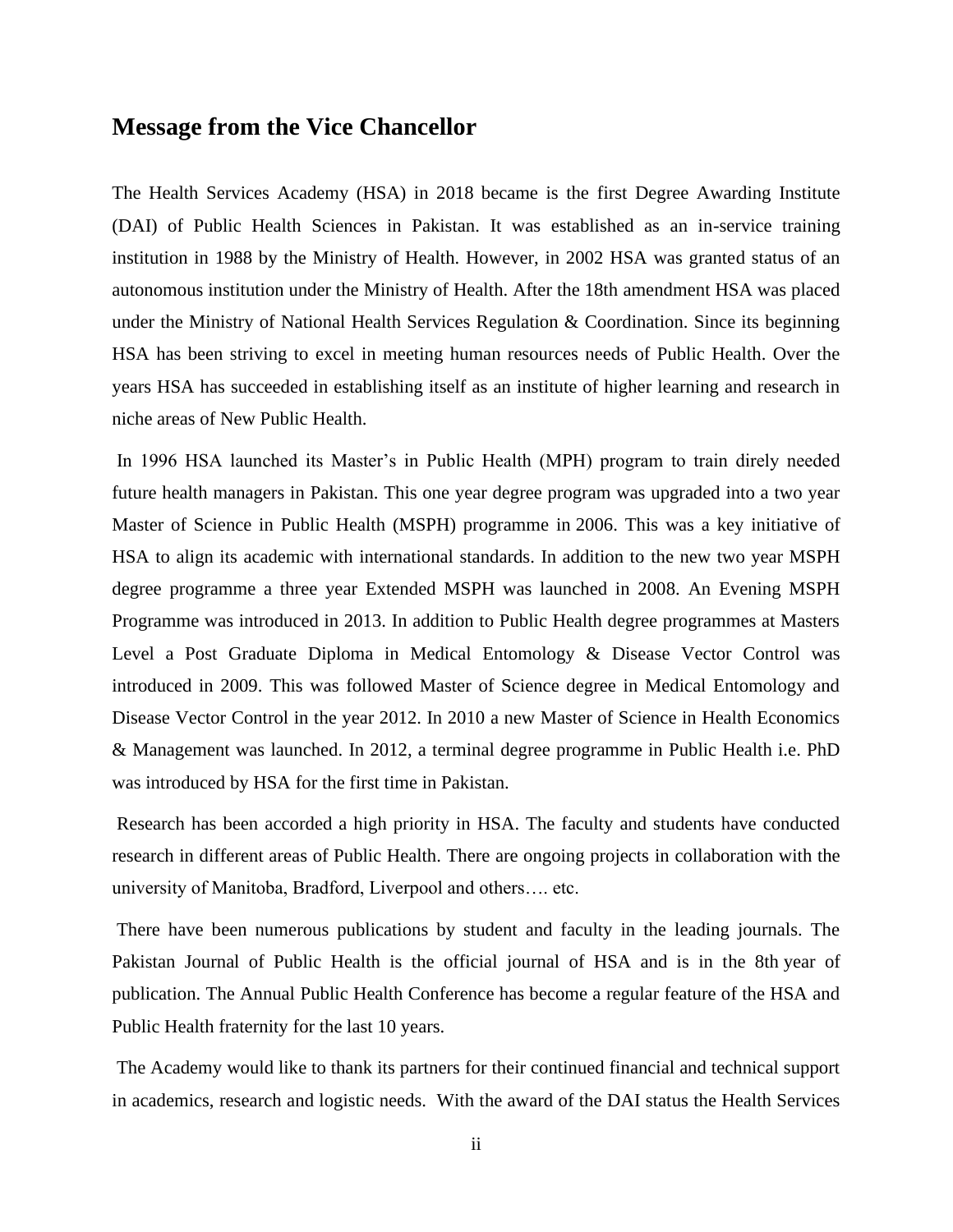Academy is now positioned to play a pivotal role and continue its journey to become a regional centre of excellence in Public Health. The HSA endeavors to continue as a national hub of public health knowledge transfer and policy advice. I am sure that with the dedication, commitment and hard work of all the faculty, officers and staff of the Academy and continued encouragement and support of the Ministry of National Health Services Regulation & Coordination, HSA would continue to lead in field of Public Health education and research in Pakistan.

#### **(Prof. Dr Shahzad Ali Khan)**

MBBS, MBA-Finance, MPH, FRSPH, PhD, FFPH Vice Chancellor, Health Services Academy, Islamabad.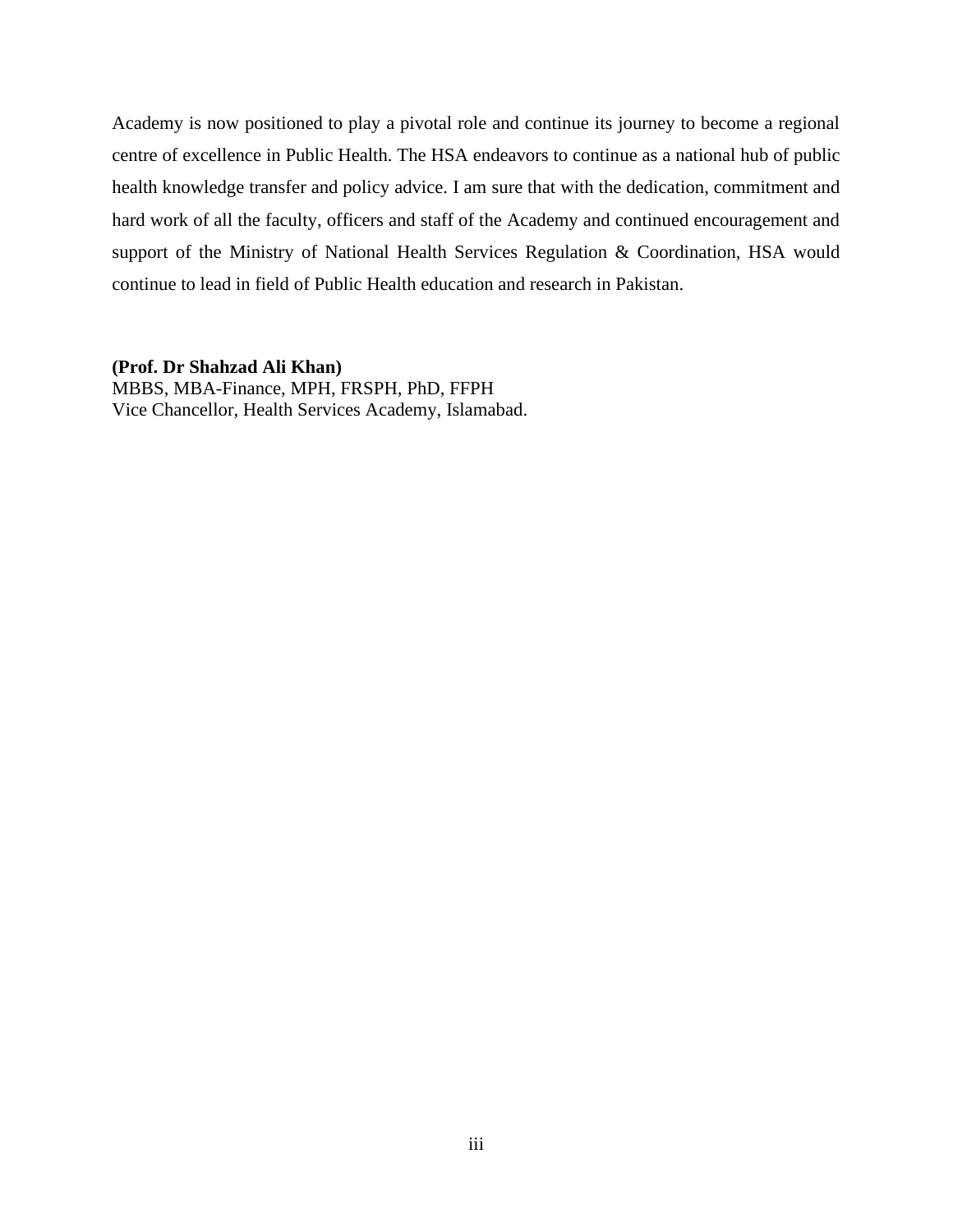### <span id="page-6-0"></span>**Welcome Message by the Head, Department of Health Economics and Management**

It gives me great pleasure to welcome you at HSA.

Health Service Academy (HSA), established in 1988, is the marathon, leading and internationally renowned, the premier research & teaching institution of public health. The Department of Health Economics and Management at Health Services Academy was established in Fall 2013. Given the scarcity of health professionals trained in principles of management and health financing in Pakistan, the Department of Health Economics took pioneering initiative to start MSc Health Economics and Management, which is a especially designed post graduate Degree Program in collaboration with the Quaid-i-Azam University, Islamabad.

However the BS, MS, Ph.D (Health Economics & Management) programme are being offered by HSA after availing the status of Degree Awarding Institute by HEC and government of Pakistan. Today, it is the only institution that offers BS, MS, Ph.D in Health Economics & Management (HEM) in Pakistan. The Department is providing high-quality teaching and research with the help of internationally renowned permanent and visiting foreign qualified faculty and state of the art studying environment, all at an affordable cost in field of Health Economics and Management. The HSA remains committed to strengthen the capacity of public health professionals by excellence in teaching, research, and policy advice.

Health Economists would be involved in setting out the priorities for allocation in different health interventions and evaluating the success of these interventions for an informed policy making. Public health decision makers make choices among the alternatives, interventionprevention and others, basing their decision besides using other variables on the costeffectiveness of each of these interventions. This is more important for countries/individuals with fewer resources.

This makes Health economics a rapidly developing field with high importance worldwide and in Pakistan. HSA's BS. Health Economics and Management programme introduces students to the ways in which economic principles and concepts can be applied to the analysis of decisions by consumers, firms and governments regarding health and healthcare.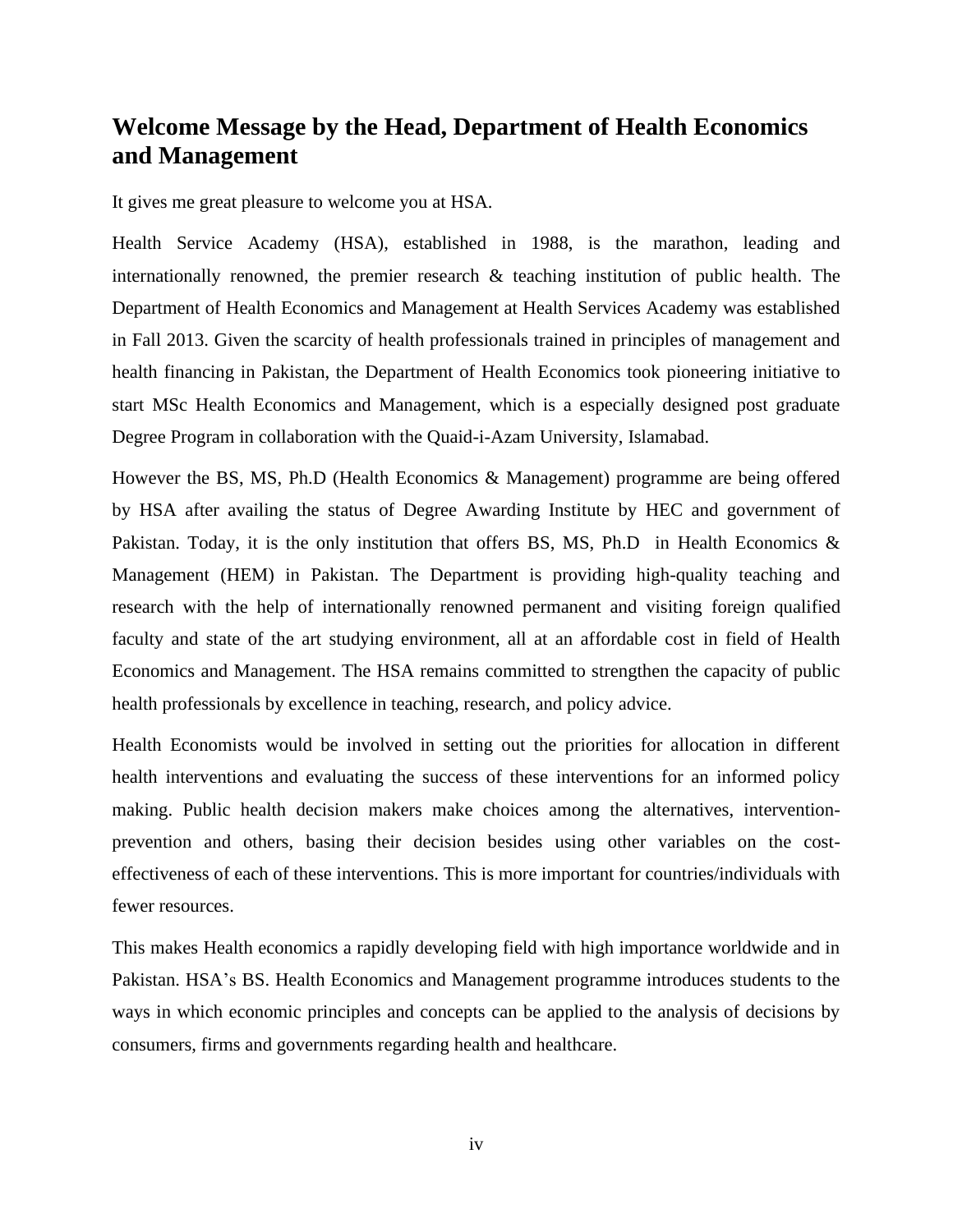#### **1. INTRODUCTION**

#### <span id="page-7-1"></span><span id="page-7-0"></span>**1.1 Health Service Academy**

The HSA was established in 1988 to provide short training courses to in-service public health practitioners & professionals. The promulgation of HSA Ordinance, 2002 gave it an autonomous status. Over the years, it has established itself as the premier research & teaching institution of public health. Today, it is the only institution that offers PhD in Public Health in Pakistan. It also offers FCPS, MS in Public Health, & MEDVC, M.Sc in Health Economics & Management & a PG Cert Human Resource in Health. The Academy remains committed to strengthen the capacity of public health professionals by excellence in teaching, research, and policy advice.

#### <span id="page-7-2"></span>**1.2 Health Economics & Management (HEM) Department**

The Department of Health Economics and Management at Health Services Academy was established in Fall 2013. Given the scarcity of health professionals trained in principles of management and health financing in Pakistan, the Department of Health Economics took pioneering initiative to start MSc Health Economics and Management, which is a especially designed post graduate Degree Program in collaboration with the Quaid-i-Azam University, Islamabad. The Department is providing high-quality teaching and research with the help of internationally renowned permanent and visiting faculty in field of Health Economics and Management.

BS. Health Economics and Management is one of the major programmes being offered at HSA. Health Economics and Management deals with the relationship between health of individuals and the resources needed to sustain and improve it. The question of fulfilling infinite requirements (here the need for health, nutrition, environment etc.) with limited resources (materials, time, money, human etc.) in the best (choosing the best among alternativesefficiency) of manners brings in the economics to health discipline, thus making Health Economics a vibrant and policy-centric subject for learning.

#### <span id="page-7-3"></span>**1.2.1 Research at HEM**

The Department carries out policy-oriented research in the field of health through a multidisciplinary lens, mainly that of economics and management. Some of the areas of interests for the department include: supply and demand for health; production of health; costs of health care; government intervention in health care markets; health insurance; cost Benefit Analysis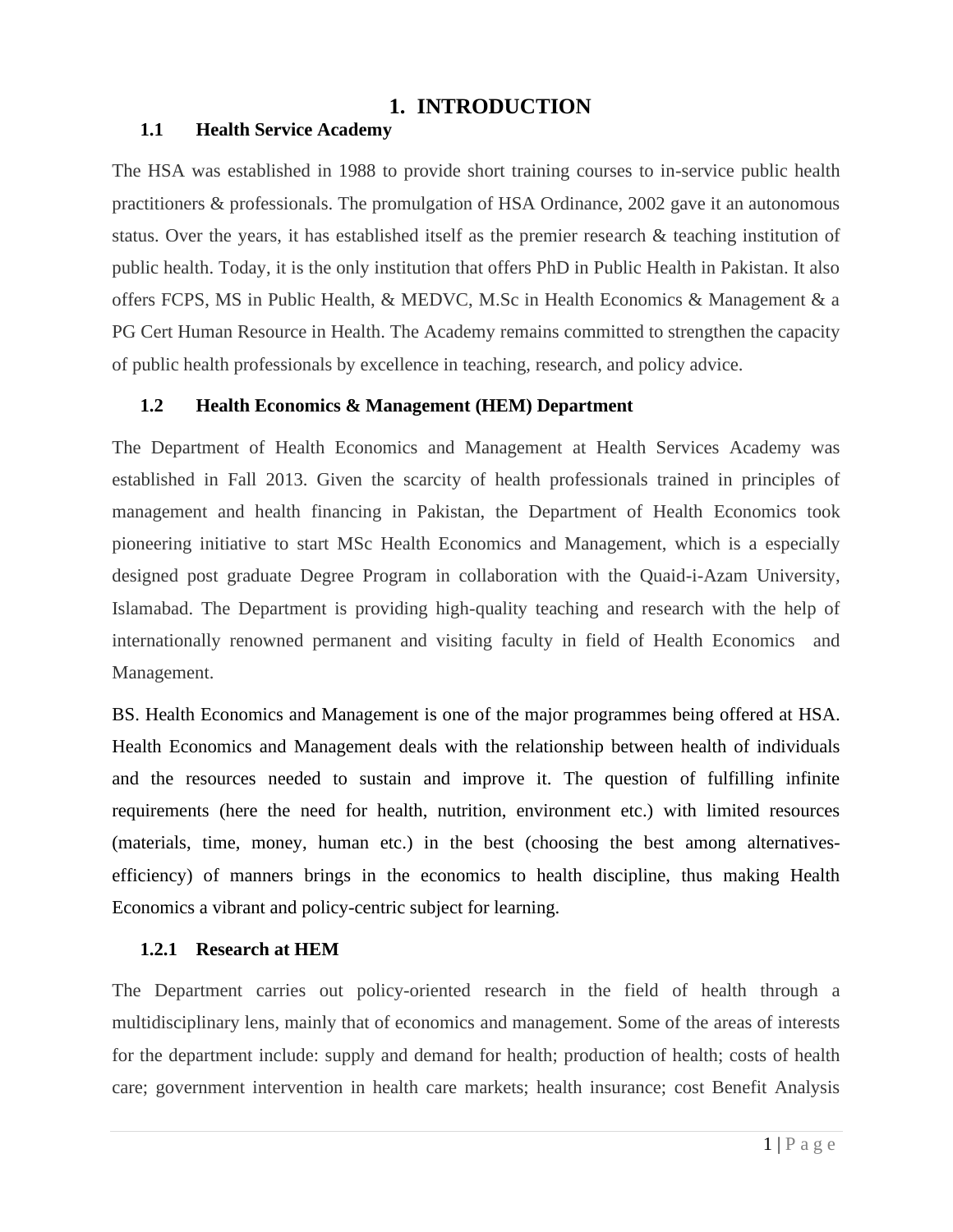(CBA), cost Effectiveness Analysis (CEA), Cost Utility Analysis (CUA), and public-private partnership in health service delivery.

#### <span id="page-8-0"></span>**1.2.2 Research Dissemination**

Appropriate application and use of research is not conceivable without effective dissemination especially among the stakeholders. The HSA disseminates the research information carried out at the HSA through seminars, conferences and workshops, and working papers. These seminars / workshops, conferences are conducted in different cities of the country to create awareness in the stakeholders including professionals and experts from all over Pakistan in the process. The Has publication section also helps publicize the research conducted at HAS far and wide. The inhouse publisher is credited by publishing world's longest running only public health journal, the Pakistan Journal of Public Health (PJPH) for the last 20 years, along with publishing Institute's reports, working papers and mimeographs.

#### <span id="page-8-1"></span>**1.2.3 Academics at HSA**

The HEM department has four academic clusters, namely:

- 1. Public Health cluster
- 2. Health Economics cluster
- 3. Health Management Cluster
- 4. Social welfare / Policy cluster

The Health Economics cluster builds on the existing strength in health Economics at HSA. Due to availability of senior faculty members from leading universities of the world and the addition of adjunct faculty members from renowned international universities, HEM department initiated BS and Master of Philosophy in Health Economics and Management. The programme aims to produce professionals well-versed in the application of economics to health and healthcare. Initially an BS degree is being offered with plans to initiate a M.Phill and PhD in the field at a later time.

#### <span id="page-8-2"></span>**1.2.4 Short Courses at HSA**

The purpose of offering short certificate courses is to familiarize health care professionals with basics of Health Economics & Management, Leadership development in Health Sector, Health Planning, Decision Making, Health Care Quality Management, Health Financing, Health Care costing and Budgeting. The targeted audience for this course are personnel from the (i)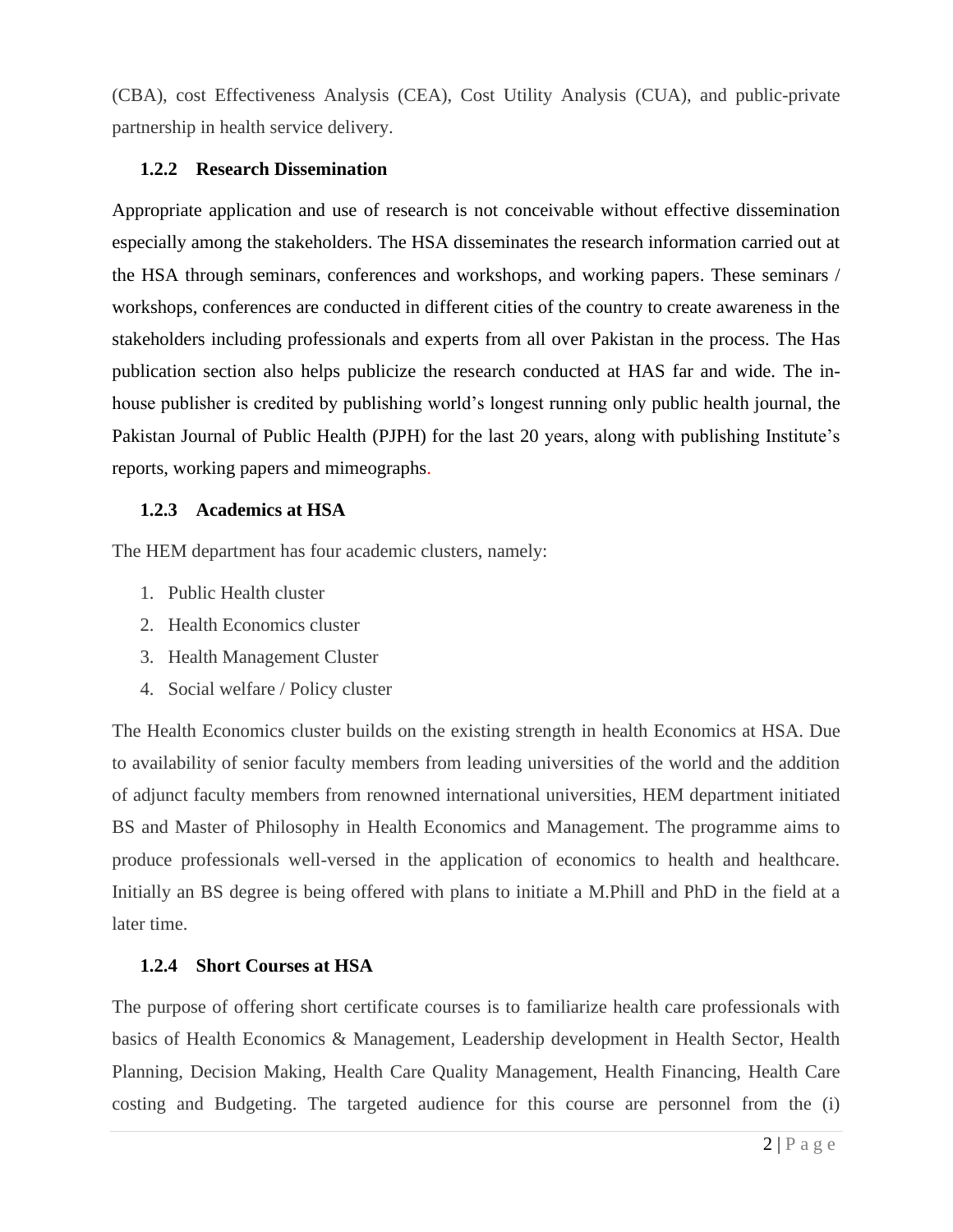Provincial and Federal Health Departments (ii) Provincial and Federal Planning Departments (iii) Cabinet and Finance Division (iv) Planning and Development Division (v) Ministry of Health (vi) Parliamentarians (vii) University and college students (viii) Media persons related to social sector development and reforms (ix) Social sector development analysts (x) International Organizations and (xi) Non-Governmental Organizations, (xii) Health insurance companies.

Along with the above-mentioned degree programmes, conducting short courses on the above four clusters are also part of the HSA agenda, especially for the Health Economics cluster. Given the need to fulfill the dearth of economic understanding of health and healthcare issues such courses can help get expertise for those who cannot enroll for the whole duration of the degree programme.

#### <span id="page-9-0"></span>**1.2.5 Vision of HEM Department**

The HEM Department aspires to be the Centre of Excellence for Health Economics and Management and related disciplines through quality teaching, research and policy advice.

#### <span id="page-9-1"></span>**1.2.6 Mission of HEM Department**

HSA maintaining the high standards and strength to provide education in public health in Pakistan over the last 25 years, HEM department commits to provide excellence in teaching and research through:

- i. Prepare such type of research programmes that develop the understanding of problems and creation of knowledge important to provide inputs for population, health and social policies responding to the national needs.
- ii. To create an environment where the faculty has a thirst for teaching and communicating knowledge.
- iii. Produce students with the knowledge, skills and experience that lead to personal development and an ability to apply their skills to meet the new challenges and needs of the society.
- iv. Develop international liaison with the national and international organizations / institutions to enhance education facilities to increase the academic and research perspectives and adding a global context.
- v. Reaching out to an expanded audience of learners, practitioners and policy makers through residential, distance learning and short duration education programmes as well as dissemination events utilizing a variety of learning media and technologies.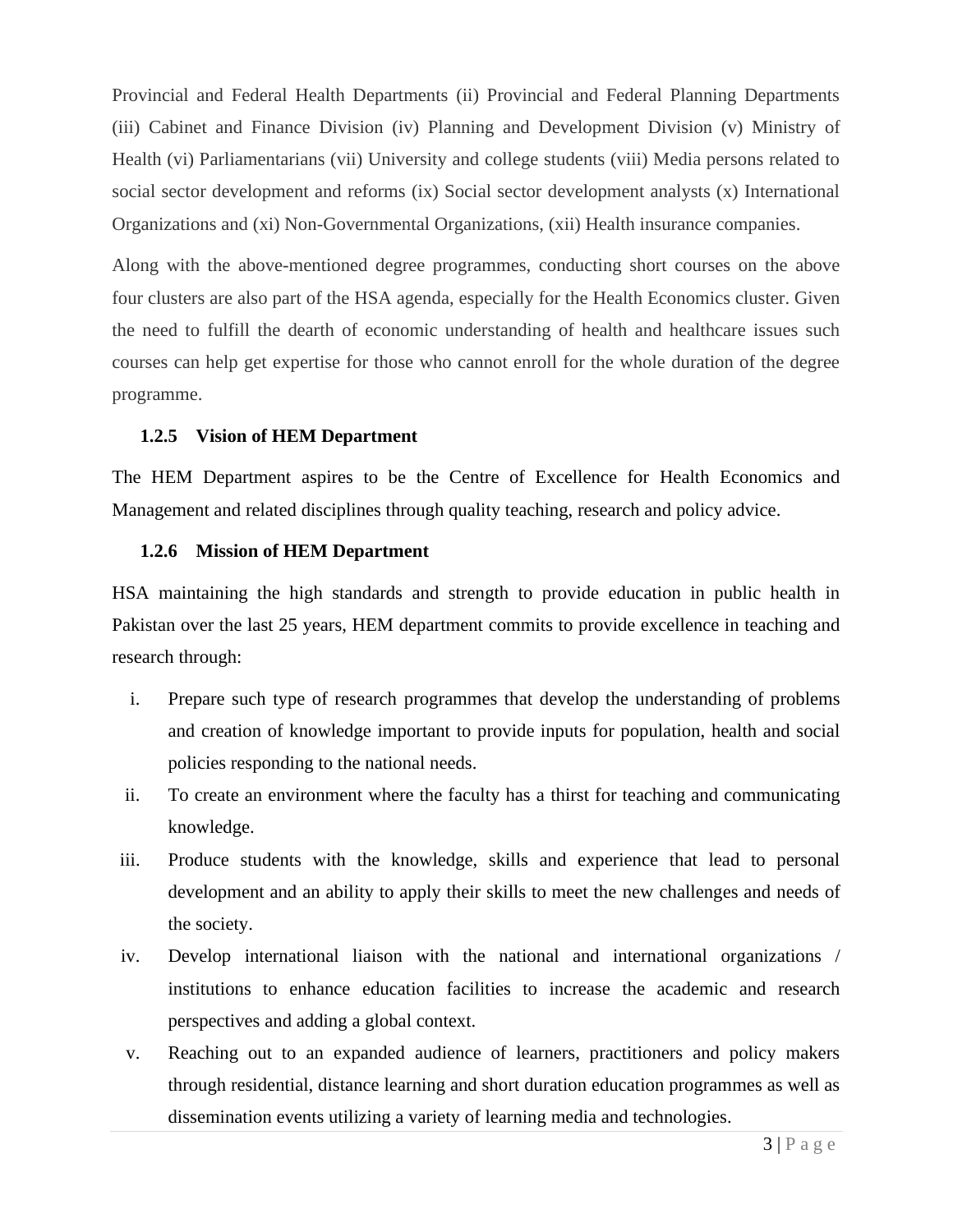vi. Playing a leading role in country's public health, planning and development process of health system

#### <span id="page-10-0"></span>**1.2.7 Objectives of HEM Department**

During these two years of studies, the students will be familiarized with essential components of public health, health systems, fundamental principles of management, financing, and human resource management. Overall objective of this program is to develop knowledge and skills to address the managerial and administrative issues of Public and Private sector health settings at all levels. Main objectives of this program are,

- a. To strengthen local capacity to learn and apply management principles and techniques in health sector policy and management.
- b. To improve decision-making process in health services management.
- c. To prepare a pool of health managers and health economists in the country for improved health care system.
- d. To explore, assimilate and publicize knowledge through research in the field of health especially with demography and economics lens.
- e. To develop professionals with the right mix of knowledge, skills and competence in Health Economics & Management and related disciplines.
- f. Coherent and interpret the knowledge produced into evidence-based population, health and social policies and practices.

#### <span id="page-10-1"></span>**1.2.8 Core Values of HEM Department**

- Freedom of inquiry
- Transparency
- Respect for diversity
- A culture of lifelong learning
- Personal and organizational integrity

#### <span id="page-10-2"></span>**1.2.9 Motto of HEM Department**

Inquire, teach and serve to improve health status of people.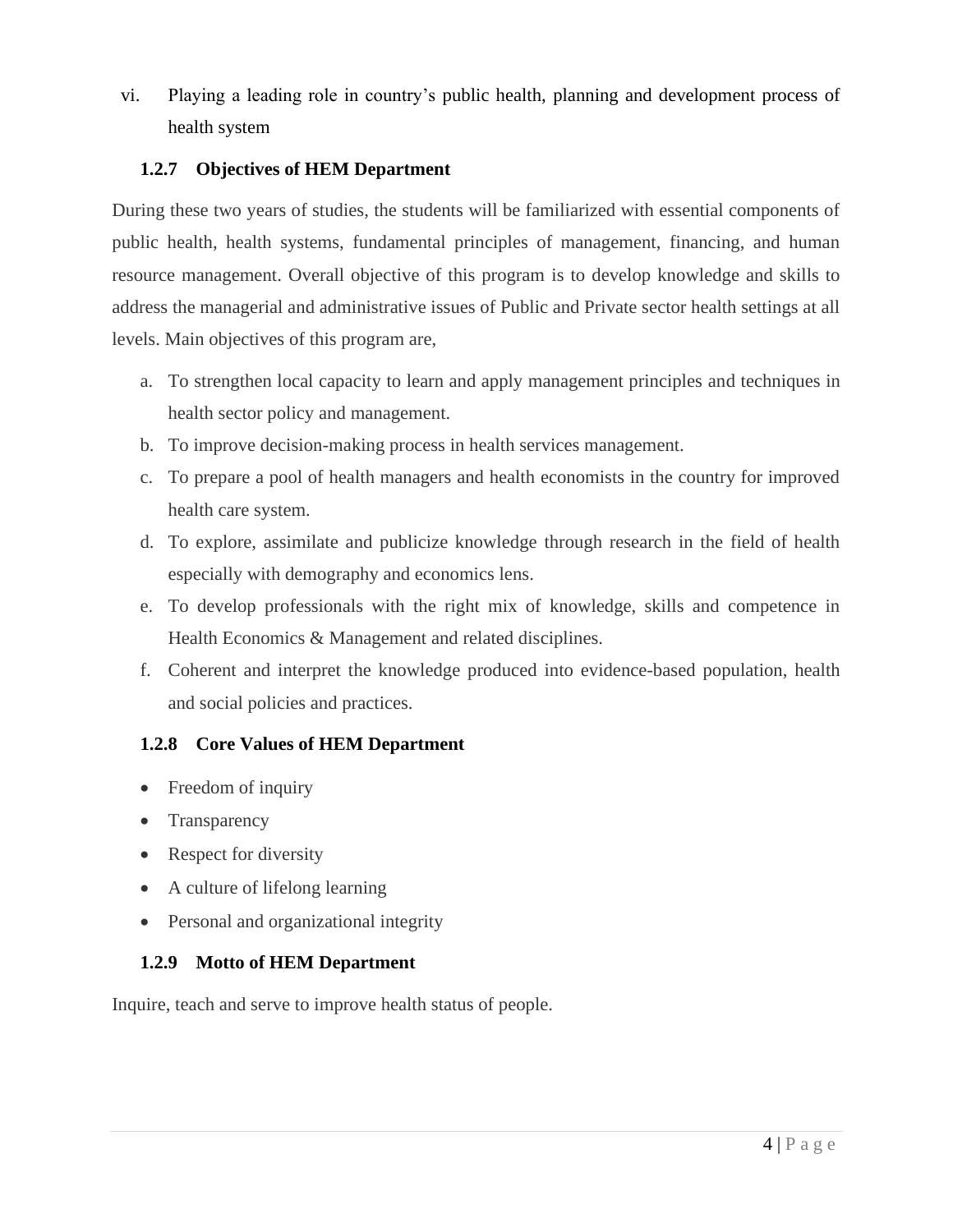## **2. BACHELOR OF SCIENCE IN HEALTH ECONOMICS & MANAGEMENT**

<span id="page-11-0"></span>Health Economics & Management is a rapidly rising field which has attained much importance among the public health practitioners, governments, physicians, pharmaceutical industry, and health insurance companies, worldwide but it remains a very ignored area in Pakistan.

There is a dire need to create the discipline in the country and prepare  $\&$  train professionals who can deal with these issues skillfully and diligently. Health economics provides significant flexibility and multiplicity in the application of economic tools to health and healthcare, which can be helpful in better understanding and forecasting of related issues.

In the regards of worsening public health system in Pakistan, the discipline of economics is judgmentally very important for measuring health impact of diseases and interventions; assessing the cause-effect associations between care-seeking behaviour and the precise features of persons and health systems; reckoning the statistical relationship between patient compliance and personal as well as intervention-specific characteristics.

In Health economics one can also: measure inefficient allocation of resource use by governments or individual health institutions; provide choices in public health interferences; evaluate the macroeconomic nexuses between disease, development, poverty, and globalization; and measure health systems' progress & performance and advise governments and policy makers accordingly. Keeping in view the importance of Health Economics and Management field and its worldwide applicability, the Department of Health Economics and Management was established in 2012 and has close association with the HSA.

#### <span id="page-11-1"></span>**2.1 Why Pursue BS in Health Economics and Management at HSA?**

Being the seat of Public Health in Pakistan, HSA's BS in Health Economics and Management programme is designed to introduce students to the ways in which management and economic principles and ideas can be useful to the analysis of decisions by consumer(patient), hospital, firms (Pharmaceutical industry) and governments regarding health and healthcare. The programme offers training in all aspects of Health Economics and Management, meet the dreadful need for wideranging programme in Pakistan. Evidently defined academic teaching confirm all students have the necessary skills and knowledge to succeed in this programme regardless of the previous management and economics background. This highly specialized programme emphasize critical insight into the complex managerial and economic issues in health sector administration, and their economic impacts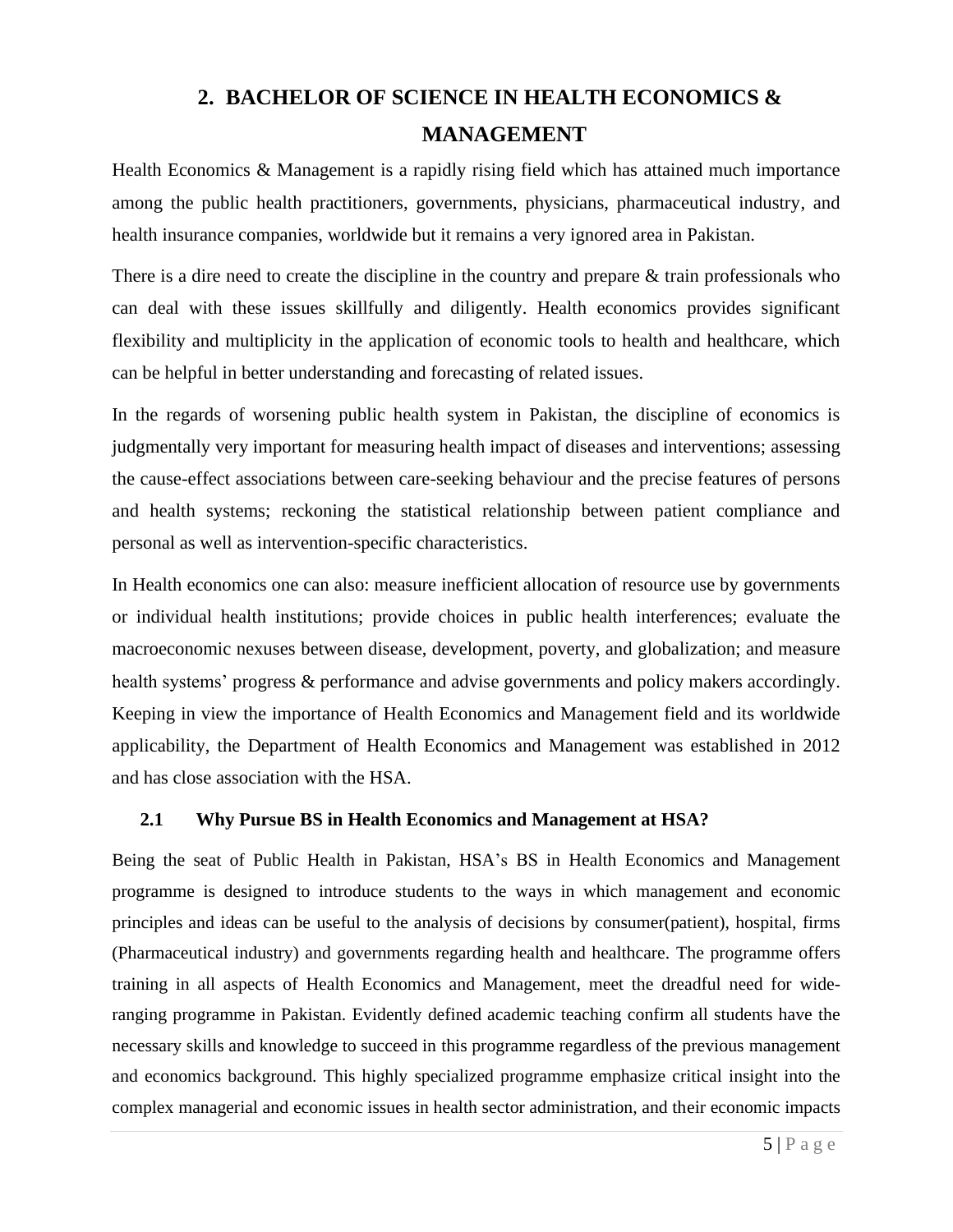of health decisions. The BS and M.phil. Health Economics & Management programme is planned to provide first-class training in the theoretical foundations and practical applications of Health Economics & Management approaches for decision-making and policy formulation in health and health care, in the framework of ethical principles of society.

The programme will enhance capability of students with the experience and skills necessary to take part in health services decision-making through training in health systems and the managerial and economic principles that lead their organization and function.

The foundation for specialisation in Health Economics and Management is built through course work in the major areas of Health Economics & Management, specifically Issues in Public Health, Economic Theory, Statistics and Econometrics, Economic Evaluation Methods, Healthcare Financing and Health Insurance, Health Policy and Planning, Healthcare Organisation, Analysis and Management, Pharmaceutical Economics, Marketing, Principal of Management and Modelling in Health Economics.

Students will gain an understanding of the key analytical arguments that are used in health economics and their normative foundations and ethical implications.

In Health economics one can also: measure inefficient allocation of resource use by governments or individual health institutions; provide choices in public health interferences; evaluate the macroeconomic nexuses between disease, development, poverty, and globalization; and measure health systems' progress & performance and advise governments and policy makers accordingly.

The students are trained:

- ➢ To assess health effect of diseases and interventions; estimating the cause-effect association between care-seeking behaviour and the specific characteristics of individuals and health systems;
- ➢ To measure the statistical relationship between patient compliance and personal as well as intervention specific attributes,
- ➢ To evaluate inefficient allocation of resource use by governments or individual health institutions; provide choices in public health interferences; evaluate the macroeconomic nexuses between disease, development, poverty, and globalization; and measure health systems' progress & performance and advise governments and policy makers accordingly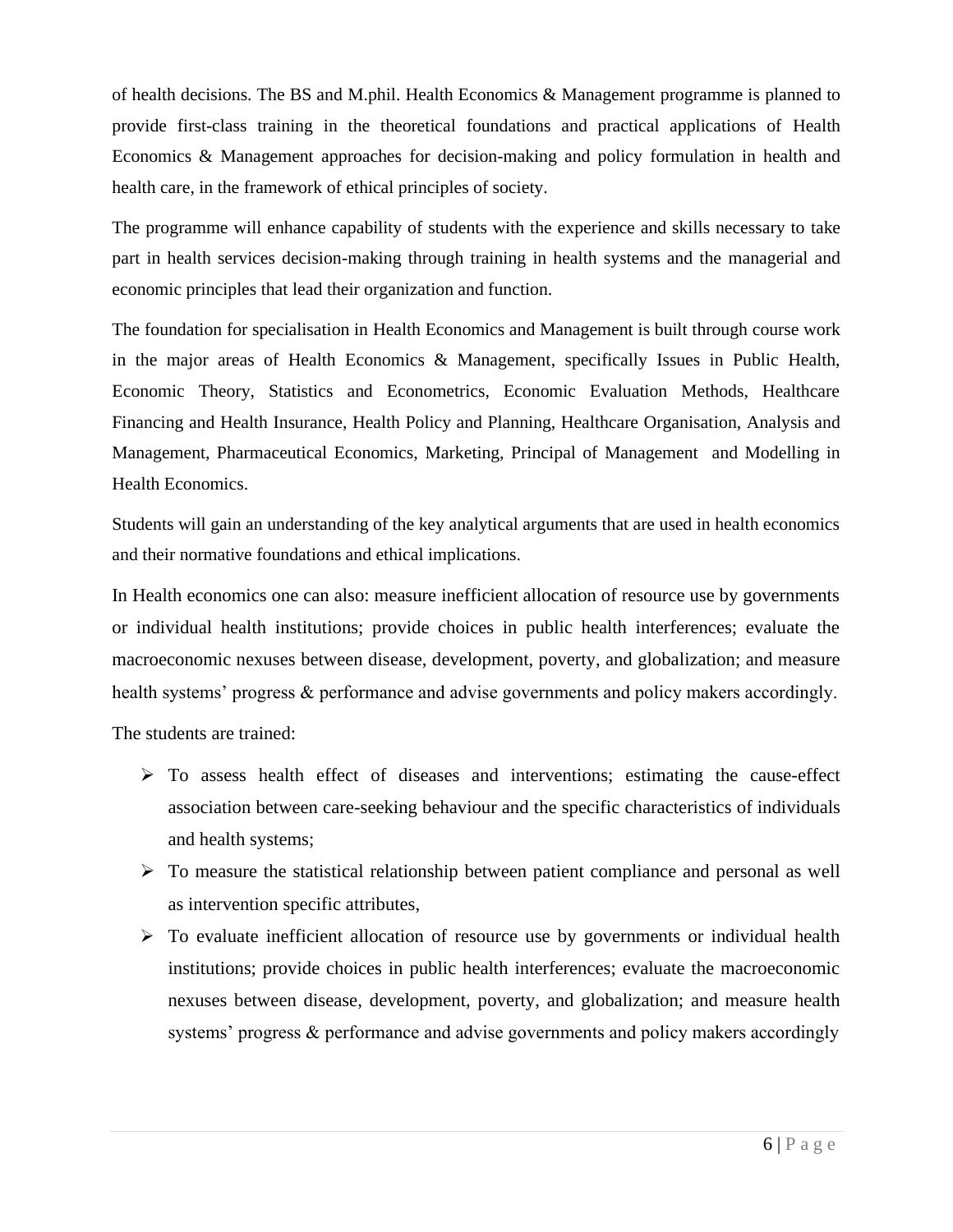Moreover, they will obtain wide knowledge of the nature and sources of socio-economic data, recent challenges and major areas of research, and the role of observation, concept, and model building to ease pragmatic assessment.

### <span id="page-13-0"></span>**2.2 Vision, Mission, Goals and Objectives of the BS Health Economics & Management Programme**

#### <span id="page-13-1"></span>**2.2.1 Programme Vision**

To produce health management specialist and health economists, expert in the application of management & economic tools to health and healthcare issues.

#### <span id="page-13-2"></span>**2.2.2 Programme Mission**

To produce highly trained health economists who have deep and higher level understanding in theoretical foundations and real-world applications for health economic methods in decision-making and policy development for health and health care.

#### <span id="page-13-3"></span>**2.2.3 Programme Goals**

The BS and MS Health Economics and Management (HEM) Programme supports the Academy's mission by equipping students with a comprehensive set of management knowledge and skills alongwith the understanding of planning, financing and economic evaluation tools and techniques for improved management of health care services.

The overall aim of this program is to enhance management capacity of the participants in order to improve the health service management of the country.

- i. To improve knowledge and skills in applying appropriate tools of economic analysis in the study and evaluation of inputs, processes and outcomes of health care and health care systems.
- ii. To familiarize students with the economic reasoning and logic utilized in health sector and health policy and health system reforms.
- iii. To train students with the essential techniques for evaluating the organisation and financing of health care systems.
- iv. To enhance and develop capacity in the decision-making process in the health sector.
- v. To solve health system problems through the application of economic techniques
- vi. To manage and economize resources for health for gaining efficiency, equity and sustainability.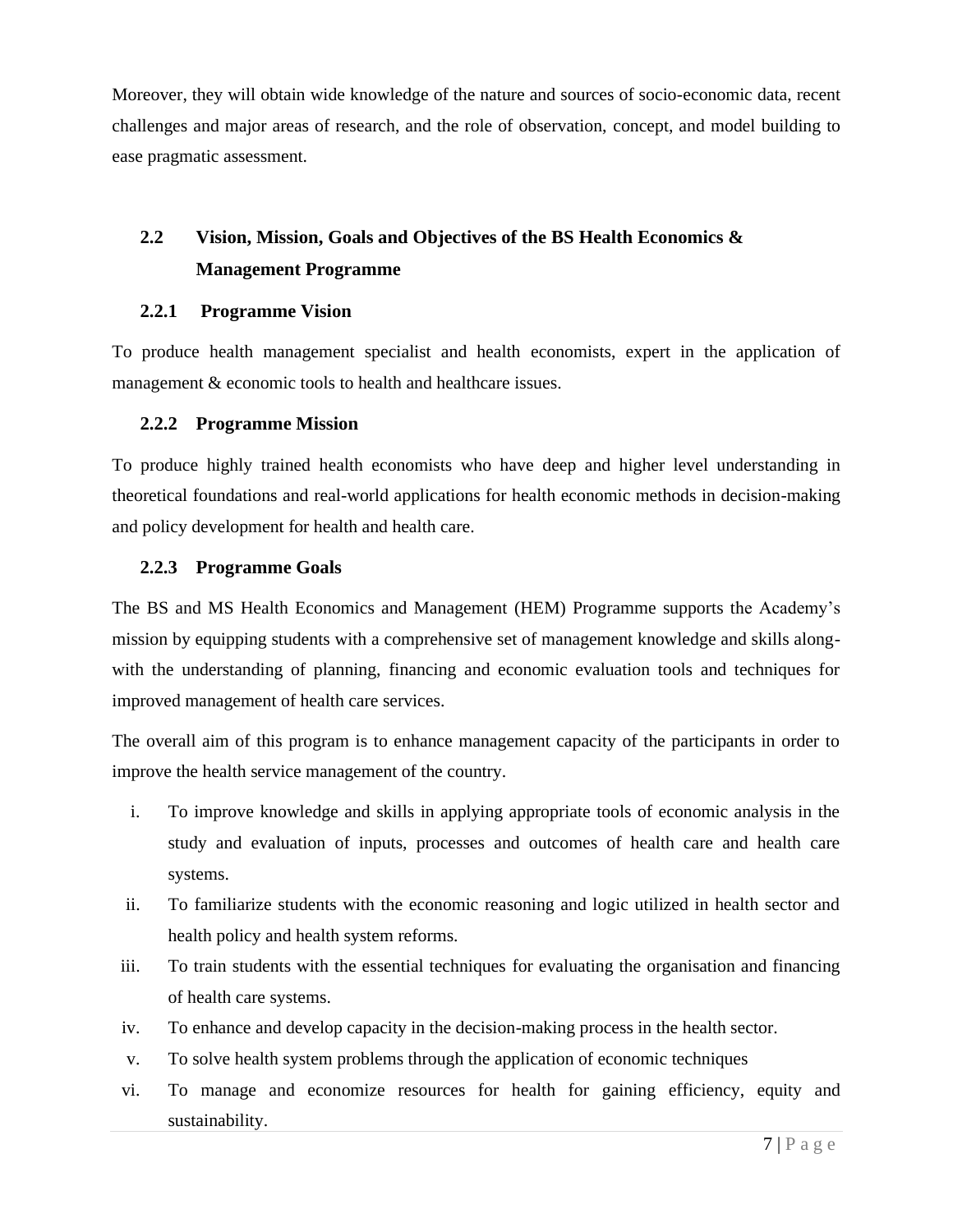- vii. To make health economic policy decisions based on evidence. Analyze health economic policy alternatives, balancing economic, financial and socioeconomic imperatives.
- viii. Demonstrate the knowledge of economics, justify the use of economic analysis in health care, and incorporate health economic analysis in their work.
- ix. Evaluate different economic approaches to priority setting in health care.
- x. Appraise the role of effective health care finance and delivery.
- xi. Communicate and advocate the role of health economic policies effectively.

#### <span id="page-14-0"></span>**2.2.4 Programme Objectives**

During these two years of studies, the students will be familiarized with essential components of public health, health systems, fundamental principles of management, financing, and human resource management. Overall objective of this program is to develop knowledge and skills to address the managerial and administrative issues of Public and Private sector health settings at all levels. Main objectives of this program are,

- To strengthen local capacity to learn to apply economic principles and techniques for the analyses of issues in the health sector policy and management
- To understand nature and implications of health economics and management.
- To improve the decision making process in the health sector.
- To prepare a pool of health economists and health managers in the country for an improved health and health care system.

#### <span id="page-14-1"></span>**2.2.5 BS HEM Learning Outcomes:**

After successfully completing this program students should be able to:

- Take on leadership roles in health planning, management and decision-making in health sector.
- Analyse and manage the problems being faced by the health managers in routine as well as in special circumstances.
- Apply the management functions such as planning, organizing, staffing controlling and evaluating interventions in health care settings.
- Construct budgets, undertake financial costing and cost effectiveness of healthcare services.
- Evaluate different economic approaches for better priority setting in health care.
- Appraise the role of effective health care financing and improved service delivery at all levels.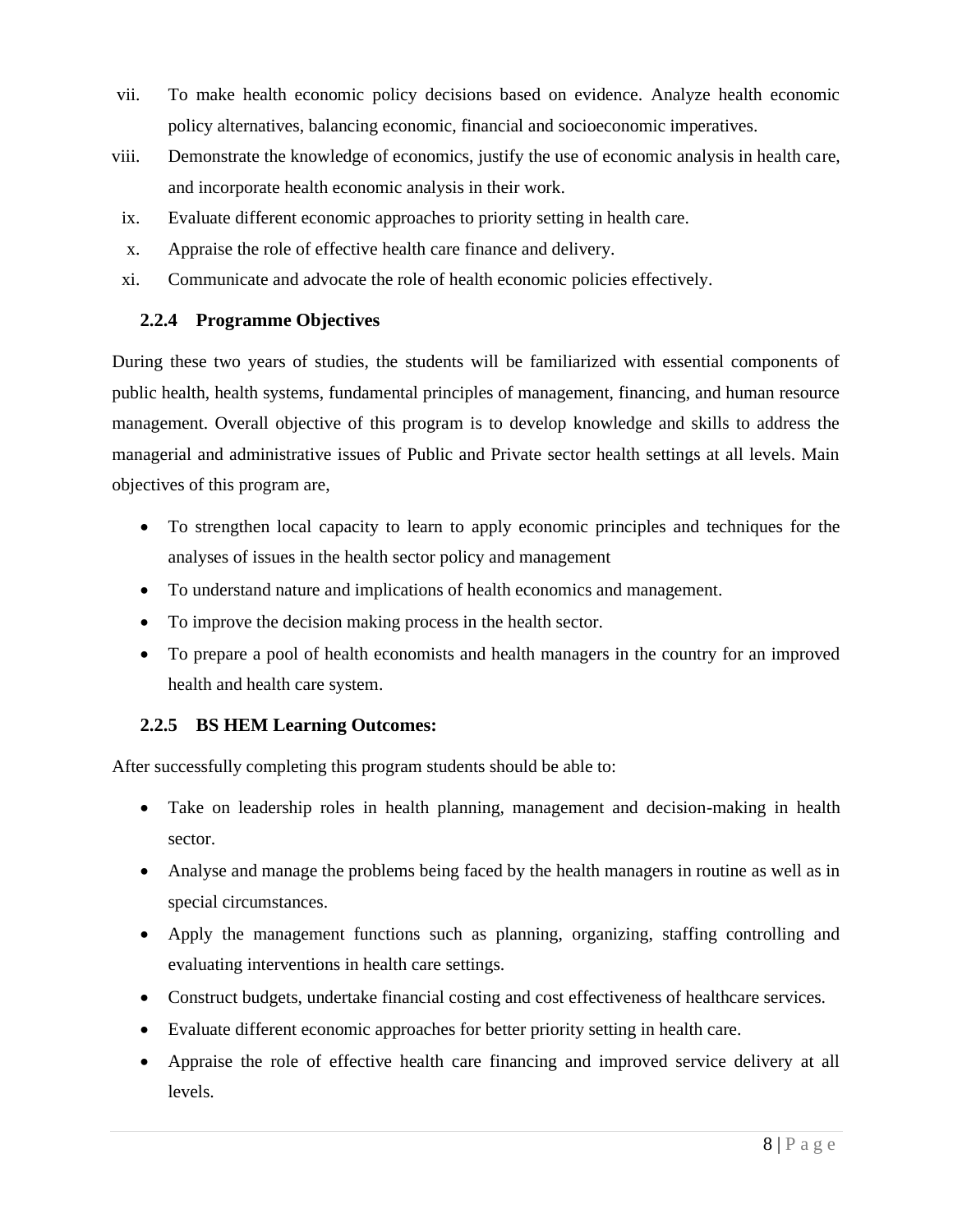#### <span id="page-15-0"></span>**2.3 Job Prospects and Scope of BS Health Economics & Management Degree**

After completion of this specialized health economic and management programme students can expect to find placement in public sector organizations, Planning Commission of Pakistan, private sector organizations including for-profit, not-for-profit, research institutions, hospitals, academic institutions, pharmaceutical companies and other development agencies. The programme provides a plate forms to the students to develop strong analytical skills and professional capabilities in health economic and management. After attaining the qualification, you may peruse career in national and international health organizations both in opportunity to serve public and private sectors. Graduates may attain job in national health services and health care organizations, government departments, pharmaceutical industry, research units, and universities. Last but not the least our graduates can pursue PhD in Health management, Health Economics in foreign universities.

#### <span id="page-15-1"></span>**2.4 The BS Health Economics & Management Programme Structure**

An understanding of Health Economics & Management is a vital component of education in social and health sciences and absolutely necessity for anyone interested in areas as Health Economics & Management.

BS Health Economics & Management is a four years degree program comprising of eight regular semesters. Students with degree of F.Sc. / F.A. / A. levels or equivalent are given admission in this program. An eligibility criterion is defined by university. Along with the eight regular semesters, university may offer summer sessions to provide opportunities to the students who fail or withdraw a course and those who wish to improve their grades. At the last semester (Eight semesters) the students have to present their project is essential.

This program is designed to familiarize students with the broad range of issues and situations studied by health managers and health economists and the tools they use. The curriculum starts at the very basic introductory level. As such no specific high school preparation is required, therefore students with diversified background equally fit in the program. However, an appreciation for mathematics and statistics shall prove to be useful. All Health Economics & Management undergraduate majors study a significant core of economic theory and mathematical and statistical methods and are then in a position to choose among a wide variety of higher electives.

#### <span id="page-15-2"></span>**2.5 Teaching and Learning Methods**

Learning mainly takes place in interactive lectures and through group/individual learning assignments. Frequent seminars complement the student centred learning approach of the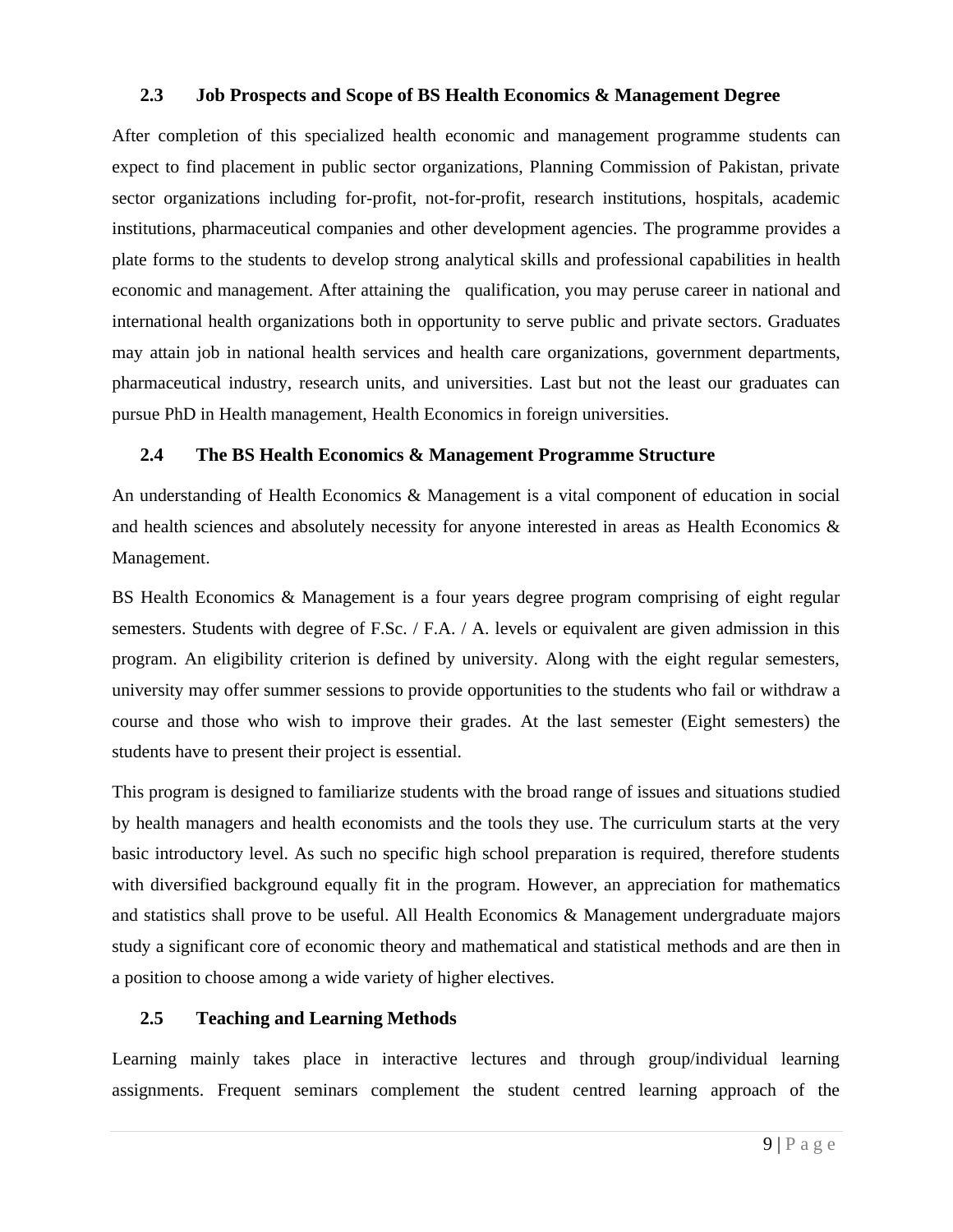programme. Comprehensive relevant access to literature supports the students' individual learning. State of the art library and computer labs facilitates the learning environment at HSA.

Coursework revolves around problem and case-based learning activities to develop the applicable skills required for health economics research and practice. These skills include: analytical problem formulation, assessment and analysis of economic data, and the use of decision analytic software. Emphasis will be given to identification of the key objectives and assumptions of health economics research and practice, evaluation of the relevant evidence, and methods of interpreting data and avoiding logical inconsistencies. Through the various learning activities, the student gains selfconfidence and professionalism by presenting and defending their ideas and views before critical audiences, as well as actively listening to the arguments and perspectives of others.

#### <span id="page-16-0"></span>**2.6 Programme Duration, Credits and Medium of Instruction**

BS Health Economics & Management is a four years degree program comprising of eight regular semesters. The seven semesters and part of eight semester are dedicated to course work, culminating in an end-of-semester examination for each semester. In the eight semester, all students present project. All semesters are followed by a semester break of at least two weeks duration. The programme consists of 130 credits, of which 127 credits are for course work (81 for core and 6 for elective courses), and 3 credit hours are for project. English is the medium of instruction and examination for the BS Health Economics & Management programme.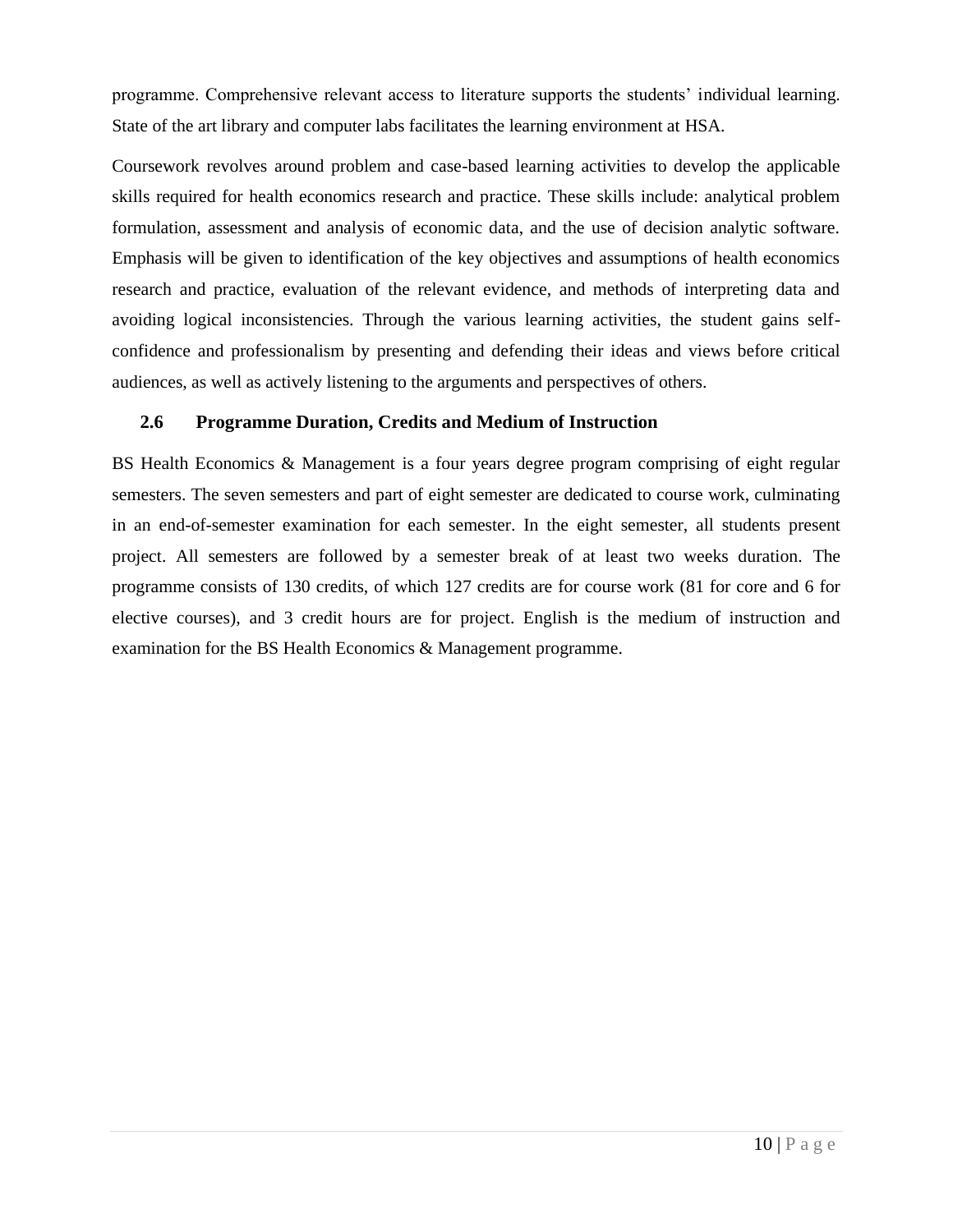#### **3. ADMISSIONS IN BS (HEALTH ECONOMICS & MANAGEMENT)**

#### <span id="page-17-1"></span><span id="page-17-0"></span>**3.1.1 Entry Requirements / Eligibility Criteria**

Candidates with FA/F.Sc or equivalent qualification (Certificate/ Diploma holder, Medical Technology Group etc.) or A-Levels and having at least second division, securing 45% marks in aggregate are eligible to apply.

Qualifying admission test and interview is compulsory. Candidates scoring less than 40% marks each in the test/interview will stand disqualified for admission. Candidates who have secured at least 40% in the NAT are also eligible to apply.

#### <span id="page-17-2"></span>**3.1.2 Frequency:**

Admissions in BS Health Economics & Management are offered biannually.

#### <span id="page-17-3"></span>**3.1.3 Dates:**

July / August, February/March

#### <span id="page-17-4"></span>**3.1.4 Merit Calculation:**

[(Marks obtained in Matric or equivalent/Total Marks) \*20] +[(Marks obtained in F.Sc or equivalent/Total Marks )\*60] + [(Test/interview Marks)\*20]

**Note:** The merit of students with Diploma/ Certificate O-Levels / A-Levels is calculated on the basis of equivalence certificate issued by Inter Board Committee of Chairmen (IBCC), Islamabad.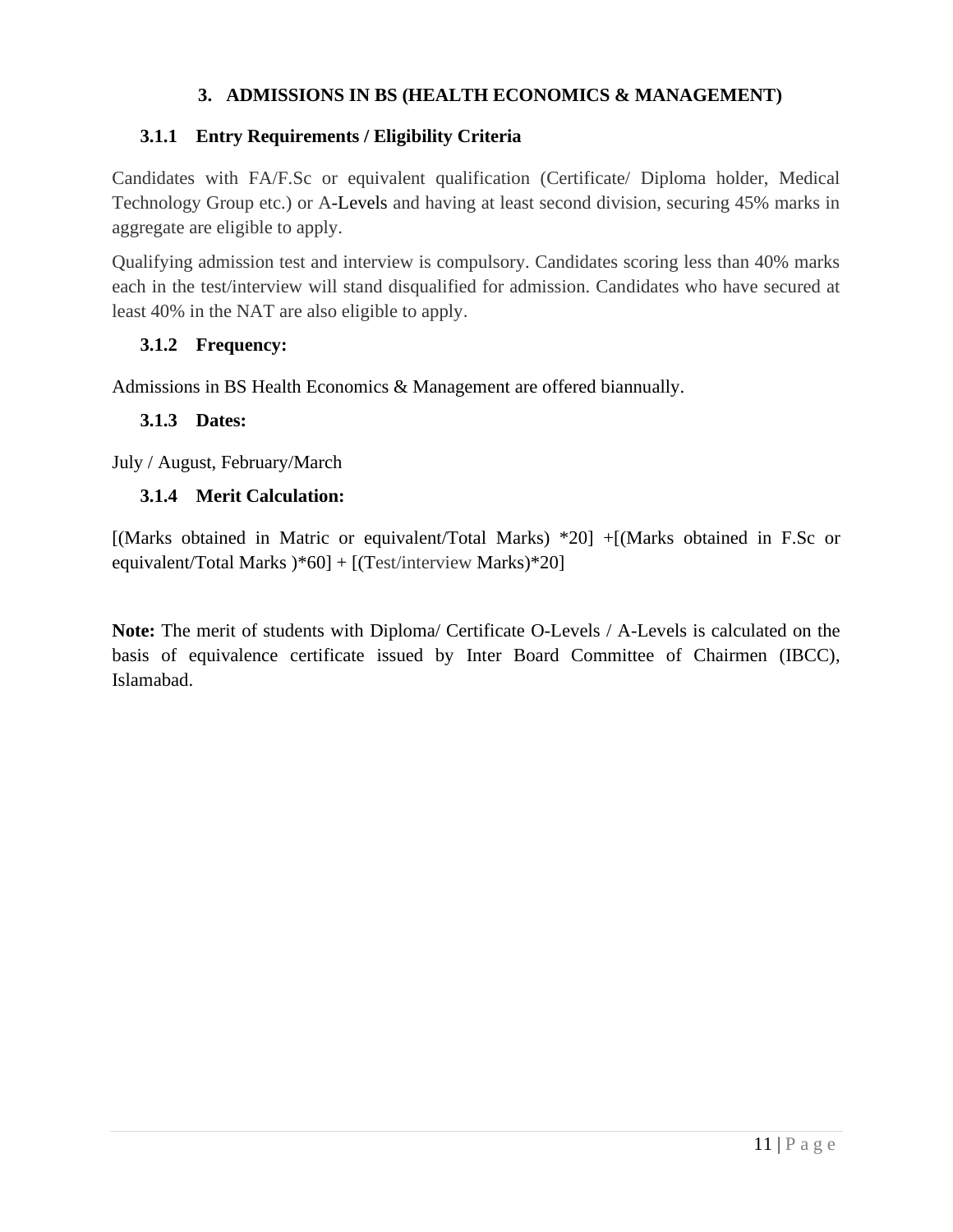## **4. PROPOSED SCHEME OF STUDIES FOR BS (4-YEARS) HEALTH ECONOMICS & MANAGEMENT**

<span id="page-18-0"></span>

| <b>DIVISION OF COURSES</b>                                                                                   |                |                     |  |  |  |  |  |  |
|--------------------------------------------------------------------------------------------------------------|----------------|---------------------|--|--|--|--|--|--|
| 1. For All Disciplines of BS (4 Years Degree Program):                                                       | <b>Courses</b> | <b>Credit Hours</b> |  |  |  |  |  |  |
| Compulsory Courses (with no choice):                                                                         | $9*$           | 25                  |  |  |  |  |  |  |
| General Courses (diversification courses):                                                                   | 8              | 24                  |  |  |  |  |  |  |
| <b>Sub Total: Common Courses For all BS Disciplines</b>                                                      | 17             | 49                  |  |  |  |  |  |  |
|                                                                                                              |                |                     |  |  |  |  |  |  |
| 2. Specific Courses for BS Health Economics & Management (4)<br><b>Years Degree Program):</b>                | <b>Courses</b> | <b>Credit Hours</b> |  |  |  |  |  |  |
| <b>Foundation Courses:</b>                                                                                   | 8              | 24                  |  |  |  |  |  |  |
| Major Courses:                                                                                               | $11 - 15$      | $33 - 45$           |  |  |  |  |  |  |
| <b>Optional Courses:</b>                                                                                     | $4 - 8$        | $12 - 24$           |  |  |  |  |  |  |
| <b>Sub Total: Discipline Specific Courses for BS (Health Economics)</b><br>& Management)                     | 27             | 81                  |  |  |  |  |  |  |
|                                                                                                              |                |                     |  |  |  |  |  |  |
| <b>Grand Total: All Courses for BS Health Economics &amp;</b><br><b>Management (4 Years Degree Program):</b> | 44             | 130                 |  |  |  |  |  |  |

*\* Each course worth 3 credit hours, except Islamic Studies/Ethics and Pakistan Studies. The two courses are of two credit hours each.*

#### <span id="page-18-1"></span>**4.1 Common Courses for All Disciplines of BS (4 Years Degree Program):**

#### <span id="page-18-2"></span>**4.1.1 Compulsory Courses (with no choice):**

| S.No. | Code               | <b>Courses Title</b>      | <b>Credit Hours</b> |
|-------|--------------------|---------------------------|---------------------|
| 1.    | <b>HEM-6111</b>    | Islamic Studies / Ethics  | 3                   |
| 2.    | <b>HEM -6112</b>   | <b>Pakistan Studies</b>   | 3                   |
| 3.    | HEM -6113          | English I                 | 3                   |
| 4.    | HEM -6114          | English $\Pi$             | 3                   |
| 5.    | <b>HEM -6115</b>   | English III $*$           | $\overline{2}$      |
| 6.    | HEM -6116          | English $IV^*$            | $\overline{2}$      |
| 7.    | <b>HEM -6117</b>   | Introduction to Computer  | 3                   |
| 8.    | <b>HEM -6118</b>   | <b>Basic Mathematics</b>  | 3                   |
| 9.    | <b>HEM-6119</b>    | Intermediate Mathematics* | 3                   |
|       |                    | <b>Total</b>              | 25                  |
|       | $\sim$ $\sim$<br>. | $- - - -$                 | $\alpha$            |

*\* In lieu of English IV and Intermediate Mathematics HSA has option to offer any other (other than Health Economics & Management) or any other course.*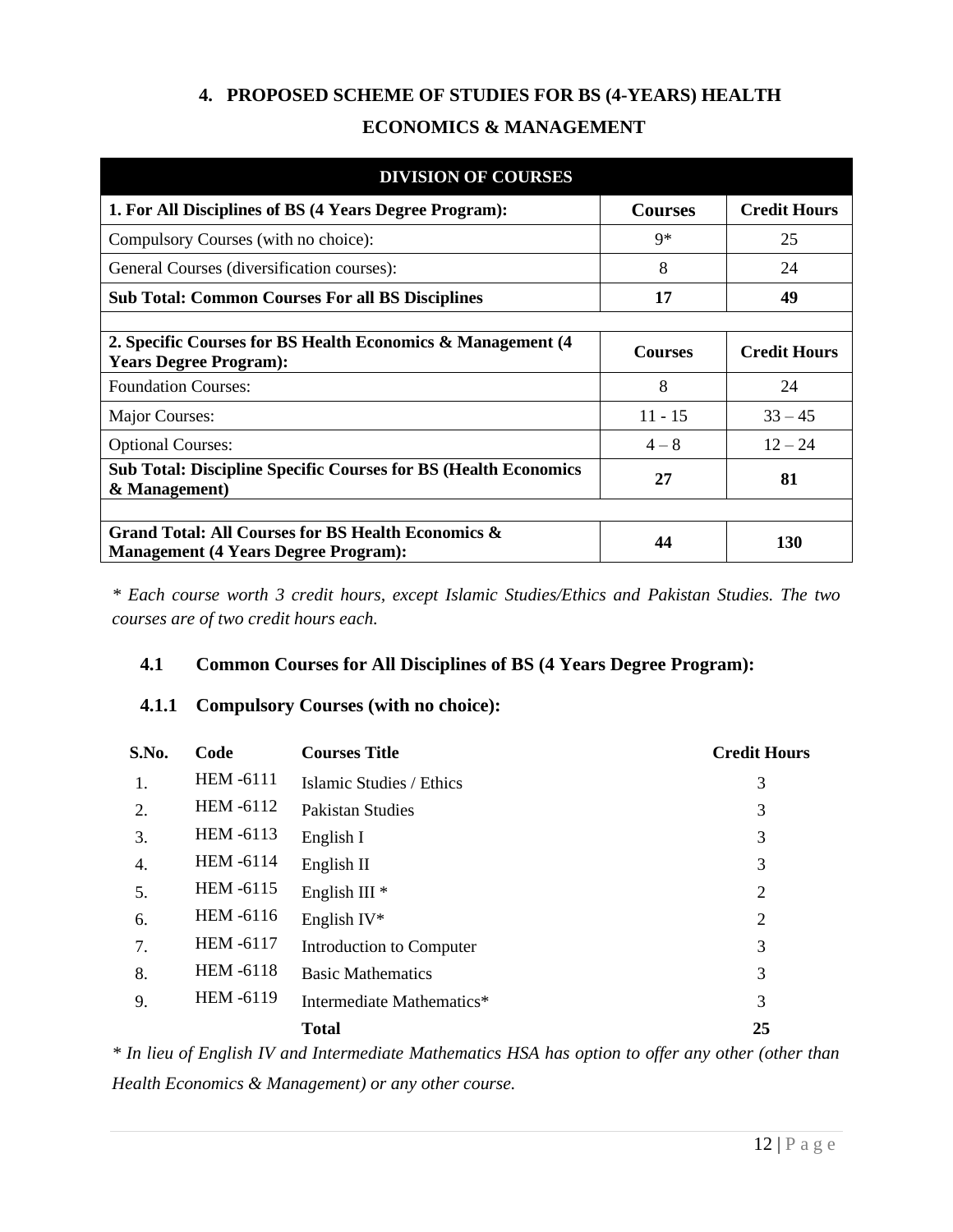#### <span id="page-19-0"></span>**4.1.2 General Courses (Diversification) with Choice (9) \***

| S.No. | Code             | <b>Courses Title</b>                           | <b>Credit Hours</b>     |
|-------|------------------|------------------------------------------------|-------------------------|
| 1.    | HEM -6211        | Introduction to Sociology                      | 3                       |
| 2.    | HEM-6212         | Introduction to Political Science              | 3                       |
| 3.    | HEM-6213         | <b>International Relations</b>                 | 3                       |
| 4.    | HEM -6214        | Life Sciences Biology                          | 3                       |
| 5.    | <b>HEM -6215</b> | <b>Population Dynamics</b>                     | 3                       |
| 6.    | HEM -6216        | <b>Foundation of Public Health</b>             | 3                       |
| 7.    | HEM -6217        | Introduction of Epidemiology                   | 3                       |
| 8.    | HEM-6219         | Principles of Psychology                       | 3                       |
| 9.    | <b>HEM-6220</b>  | Introduction of Health Databases and Software  | 3                       |
| 10.   | <b>HEM -6221</b> | <b>Innovation in Health system</b>             | $\overline{\mathbf{3}}$ |
| 11.   | <b>HEM -6222</b> | <b>General Science-I (Basic Human Anatomy)</b> | $\overline{\mathbf{3}}$ |
| 12.   | <b>HEM -6223</b> | <b>General Science- II (Basic Physiology)</b>  | $\overline{\mathbf{3}}$ |
| 13.   | <b>HEM -6218</b> | <b>Entrepreneurship in Health</b>              | $\overline{\mathbf{3}}$ |
|       |                  | Total $(8 \times 3)$                           | 24                      |
|       |                  |                                                |                         |

Student may select maximum eight (8) courses from list given below:

*\* HSA has option to offer any diversification course depending upon the availability of teacher. Moreover, HSA may expand the list of diversification courses as per requirements.*

## <span id="page-19-1"></span>**4.2 Specific Courses for BS Health Economics & Management (4 Years Degree Program)**

#### <span id="page-19-2"></span>**4.2.1 Foundation Courses: (8)**

Student may select maximum eight (8) courses from list given below:

| S.No. | Code             | <b>Courses</b>                             | <b>Credit Hours</b>      |
|-------|------------------|--------------------------------------------|--------------------------|
| 1.    | <b>HEM -6311</b> | Principal of Microeconomics                | 3                        |
| 2.    | <b>HEM -6312</b> | Principal of Macroeconomics                | 3                        |
| 3.    | HEM -6313        | Introduction to Health Economics           | 3                        |
| 4.    | <b>HEM -6314</b> | <b>Basic Statistics</b>                    | 3                        |
| 5.    | <b>HEM -6315</b> | <b>Basic Econometrics</b>                  | 3                        |
| 6.    | <b>HEM -6316</b> | <b>Introduction to Health Surveys</b>      | 3                        |
| 7.    | <b>HEM -6317</b> | <b>Research Methods</b>                    | 3                        |
| 8.    | <b>HEM -6318</b> | Principle of Management                    | 3                        |
| 9.    | <b>HEM -6319</b> | Organizational Behavior                    | 3                        |
| 10.   | <b>HEM -6320</b> | <b>Comparative Health Systems Analysis</b> | 3                        |
| 11.   | <b>HEM -6321</b> | <b>Reproductive Health</b>                 | 3                        |
|       |                  | Total $(8 \times 3)$                       | 24                       |
|       |                  |                                            | $12 \mid D \circ \sigma$ |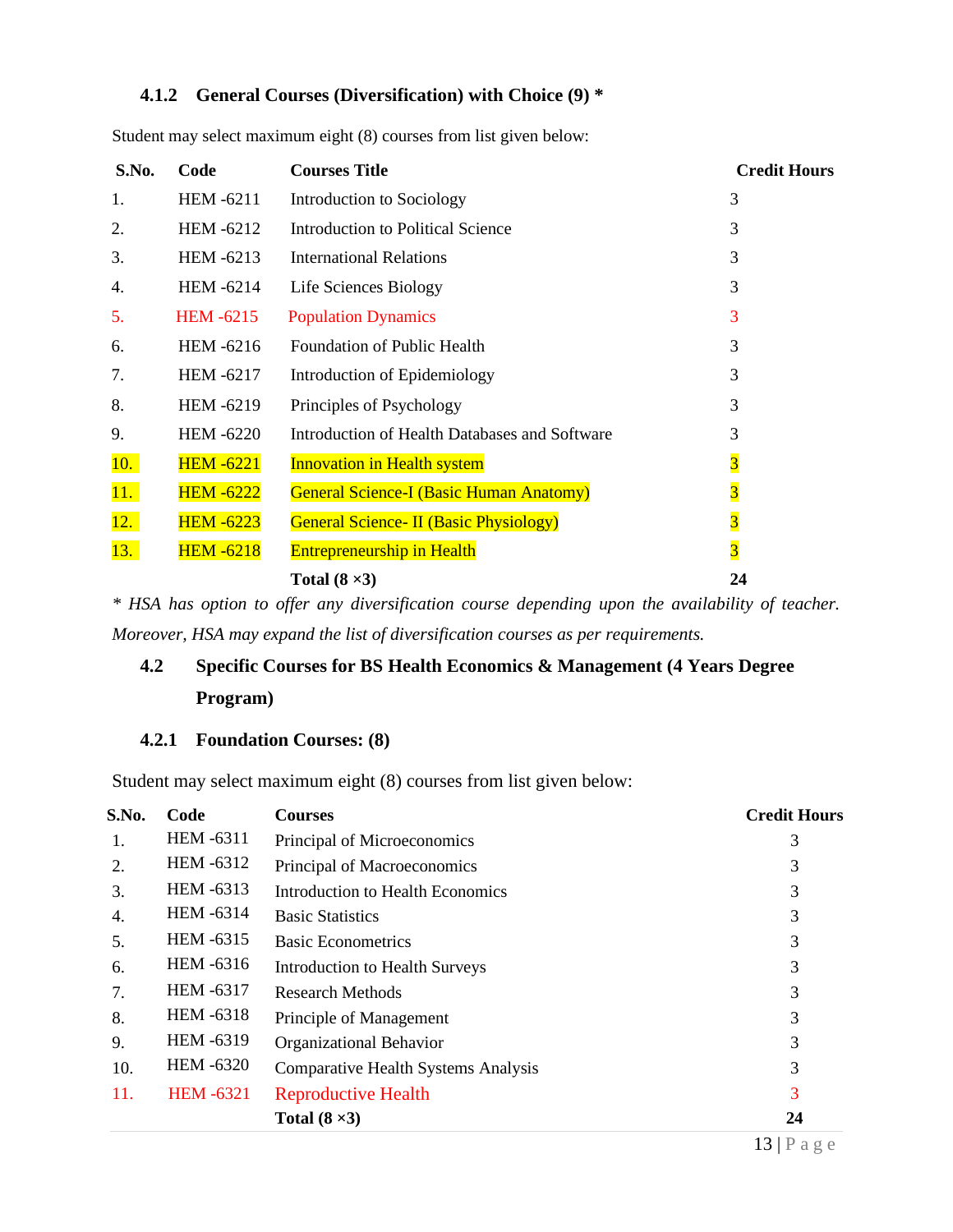#### <span id="page-20-0"></span>**4.2.2 Major Courses: (11 – 15)**

Student may select minimum eleven (11) and maximum fifteen (15) courses from list given below:

| S.No. | Code             | Course                                    | <b>Credit Hours</b>     |
|-------|------------------|-------------------------------------------|-------------------------|
| 1.    | <b>HEM -6411</b> | Microeconomics Analysis                   | 3                       |
| 2.    | <b>HEM-6412</b>  | Macroeconomics Analysis                   | 3                       |
| 3.    | HEM -6413        | <b>Development Economics</b>              | 3                       |
| 4.    | <b>HEM -6414</b> | <b>Health Technology Assessment</b>       | 3                       |
| 5.    | HEM -6415        | Ethic in Healthcare                       | 3                       |
| 6.    | <b>HEM -6416</b> | Pharmaco-economics                        | 3                       |
| 7.    | <b>HEM -6417</b> | <b>Quality of Healthcare</b>              | 3                       |
| 8.    | <b>HEM-6418</b>  | Social Health Insurance                   | 3                       |
| 9.    | <b>HEM -6419</b> | <b>Health Education and Communication</b> | 3                       |
| 10.   | <b>HEM -6420</b> | Healthcare Management Information System  | 3                       |
| 11.   | <b>HEM -6421</b> | Food Security                             | 3                       |
| 12.   | <b>HEM-6422</b>  | Nutrition and Health                      | 3                       |
| 13.   | HEM -6423        | <b>Behavioral Science</b>                 | 3                       |
| 14.   | <b>HEM -6424</b> | <b>Hospital Management</b>                | 3                       |
| 15.   | <b>HEM-6425</b>  | Applied Epidemiology – CD and NCD         |                         |
| 16.   | <b>HEM -6426</b> | <b>Sustainable Economics</b>              |                         |
| 17.   | <b>HEM -6427</b> | <b>Global Health</b>                      | $\overline{\mathbf{3}}$ |
| 18.   | <b>HEM -6428</b> | <b>Strategic Planning and Marketing</b>   | $\overline{\mathbf{3}}$ |
|       |                  | Total $(11\times3 - 15\times3)$           | $33 - 45$               |

*HSA has option to offer any other course(s) in lieu of these, from the list of approved optional courses.*

#### <span id="page-20-1"></span>**4.2.3 Optional Courses: (4 – 8)**

Student may select minimum four (4) and maximum eight (8) courses from list given below:

| S.No. | Code             | <b>Course</b>                                     | <b>Credit Hours</b> |
|-------|------------------|---------------------------------------------------|---------------------|
| 1.    | <b>HEM-6511</b>  | <b>Health Economic Advanced</b>                   | 3                   |
| 2.    | <b>HEM -6512</b> | International Trade (WTO agreement for Heath)     | 3                   |
| 3.    | <b>HEM -6513</b> | Occupational Safety & Health                      | 3                   |
| 4.    | HEM -6514        | Communicable and Non-Communicable Disease Control | 3                   |
| 5.    | <b>HEM -6515</b> | Health Care Fiancé                                | 3                   |
| 6.    | <b>HEM -6516</b> | <b>Quality Management in Health Care</b>          | 3                   |
| 7.    | <b>HEM -6517</b> | Marketing                                         | 3                   |
| 8.    | <b>HEM -6518</b> | Financial Management in Health                    | 3                   |
| 9.    | <b>HEM -6519</b> | <b>Comparative Health System</b>                  | 3                   |
| 10.   | HEM -6520        | Poverty & Inequality                              | 3                   |
| 11.   | <b>HEM -6521</b> | Leadership                                        | 3                   |
| 12.   | <b>HEM -6522</b> | Political Economy of Health                       | 3                   |
|       |                  | Total $(4\times3 - 8\times3)$                     | 12 - 24             |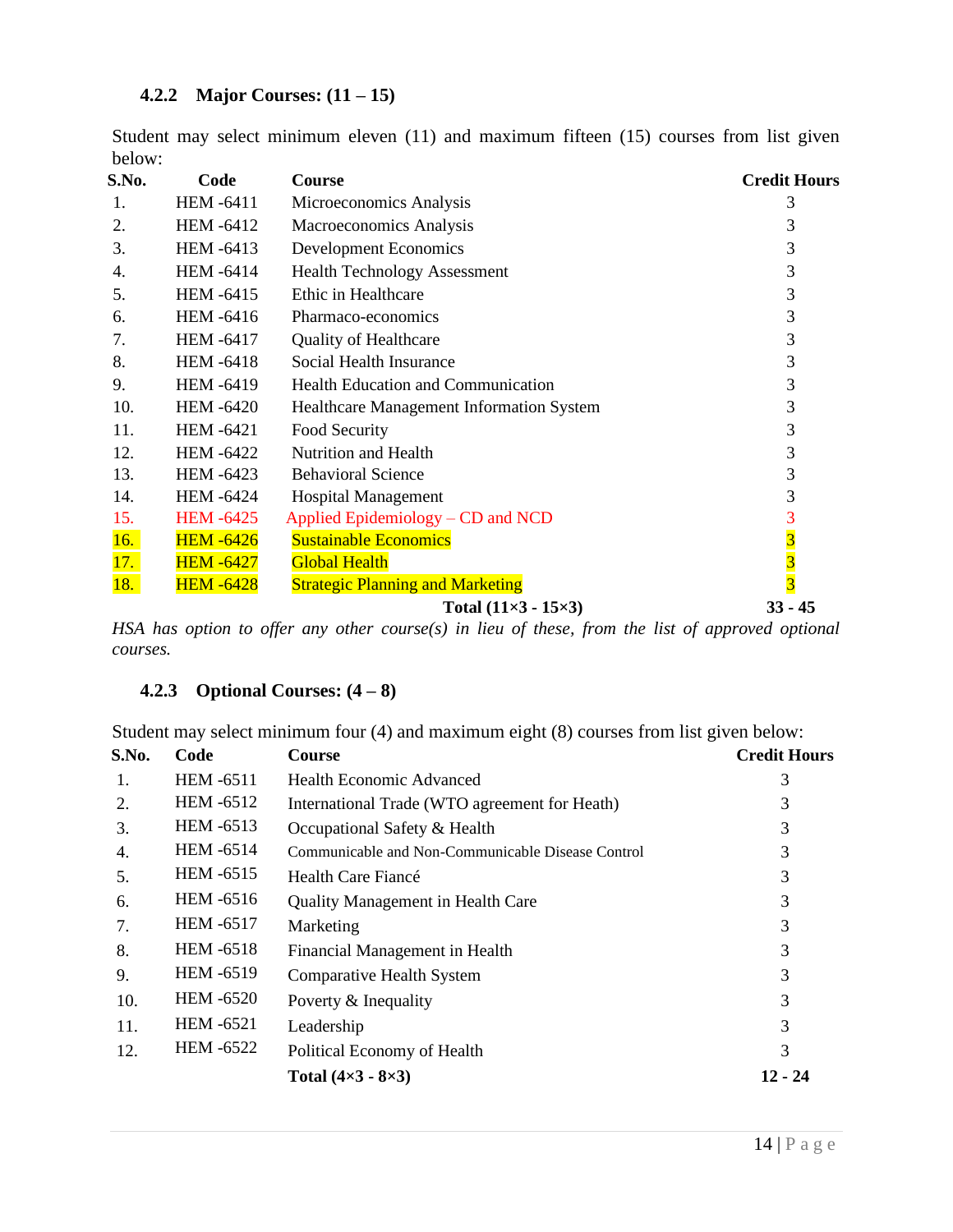### <span id="page-21-0"></span>**5. PROPOSED SEMESTER WISE SPLIT UP OF COURSES BS (4-YEARS) HEALTH ECONOMICS & MANAGEMENT**

| <b>Subjects</b><br><b>Credit</b><br>Years |                                                  | <b>Subjects</b>     | <b>Credit</b>                             |                |
|-------------------------------------------|--------------------------------------------------|---------------------|-------------------------------------------|----------------|
|                                           |                                                  | <b>Hours</b>        |                                           | <b>Hours</b>   |
|                                           | <b>Semester -1</b>                               | $\mathfrak{Z}$      | Semester-2                                | $\mathfrak{Z}$ |
|                                           | English - $I(C)$<br>Islamic Studies / Ethics (C) | $\overline{2}$      | English - $II(C)$<br>Pakistan Studies (C) | $\overline{2}$ |
|                                           |                                                  |                     |                                           |                |
| Year 1                                    | Basic Mathematic (C)                             | 3                   | Principal of Macroeconomics (F)           | 3              |
|                                           | Principal of Microeconomics (F)                  | $\overline{3}$      | Introduction to Health Economics (F)      | $\overline{3}$ |
|                                           | General Course - 1                               | 3                   | General Course $-3$                       | $\mathfrak{Z}$ |
|                                           | General Course $-2$                              | $\overline{3}$      | General Course - 4                        | $\overline{3}$ |
|                                           | <b>Total</b>                                     | 17                  | <b>Total</b>                              | 17             |
|                                           | Semester-3                                       |                     | Semester-4                                |                |
|                                           | English - III $(C)$                              | 3                   | English – IV $(C)^*$                      | 3              |
|                                           | Introduction to Computer (C)                     | 3                   | Research Methods -1 (F)                   | $\overline{3}$ |
| $\overline{\mathbf{pYear}\,2}$            | Intermediate Mathematics (C)                     | 3                   | <b>Basic Econometrics (F)</b>             | $\overline{3}$ |
|                                           | Principal of Management (F)                      | $\overline{3}$<br>3 | Microeconomic Analysis (M)                | $\overline{3}$ |
|                                           | General Course $-5$                              |                     | General Course - 7                        | 3              |
|                                           | General Course - 6                               | $\overline{3}$      | General Course - 8                        | $\overline{3}$ |
|                                           | <b>Total</b>                                     | 18                  | <b>Total</b>                              | 18             |
|                                           | Semester-5                                       |                     | Semester-6                                |                |
|                                           | Basic Statistics (F)                             | 3                   | Quality of Health Care (M)                | 3              |
|                                           | Organizational Behavior (F)                      | $\overline{3}$      | Development Economics (M)                 | $\overline{3}$ |
|                                           | Macroeconomic Analysis(M)                        | 3                   | Pharmaco-economic(M)                      | 3              |
| Year 3                                    | <b>Strategic Planning and Marketing</b>          | 3                   | Health Education and Communication        | $\overline{3}$ |
|                                           | (M)                                              |                     |                                           |                |
|                                           | Sustainable Economics (M)                        | $\overline{3}$      | Healthcare Management Information         | $\overline{3}$ |
|                                           |                                                  |                     | System $(M)$                              |                |
|                                           | <b>Total</b>                                     | 15                  | <b>Total</b>                              | 15             |
|                                           | <b>Semester-7</b>                                |                     | Semester-8                                |                |
|                                           | Nutrition Health (M)                             | 3                   | Ethic in Healthcare (M)                   | $\mathfrak{Z}$ |
|                                           | Health Technology Assessment (M)                 | 3                   | Food Security (M)                         | 3              |
| $Year$ 4                                  | Social Health Insurance (M)                      | $\overline{3}$      | Global Health (M)                         | $\overline{3}$ |
|                                           | Optional Course - 1**                            | 3                   | Optional Course - 3**                     | $\overline{3}$ |
|                                           | Optional Course - 2 **                           | 3                   | Project/Viva                              | 3              |
|                                           | <b>Total</b>                                     | 15                  | <b>Total</b>                              | 15             |
|                                           |                                                  |                     | <b>Total Credit Hours: 130</b>            |                |

(C)= Compulsory Courses

 $(F)$  = Foundation Courses

#### **Important Clarifications:**

\* English-IV and Intermediate Mathematics are University optional. In lieu of these two courses, university has option to offer any other (non - economics) courses such as Non-English language course, Citizenship Education and Community Engagement, Entrepreneur or any other course.